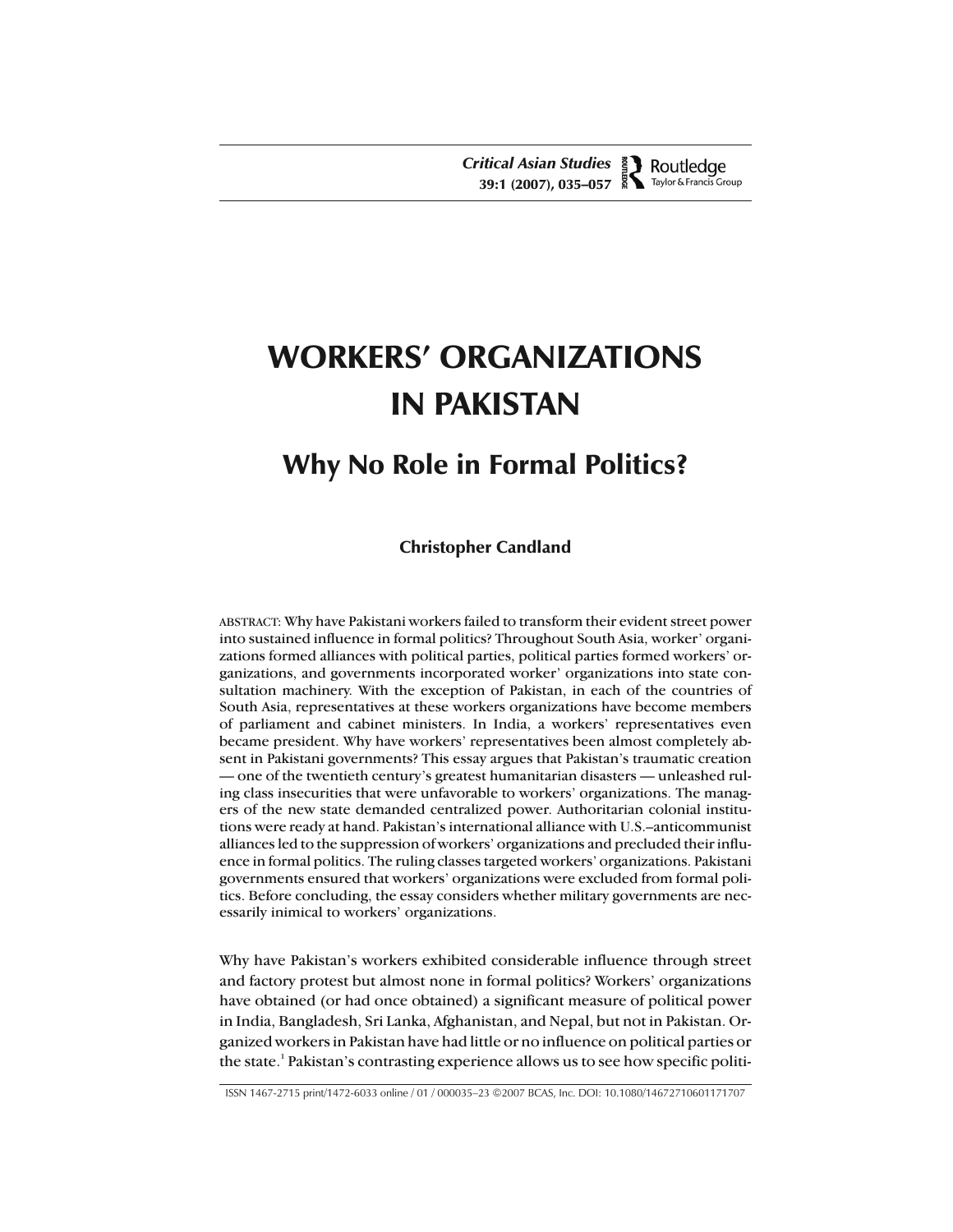cal practices shape workers' organization and thus help us to understand better workers' organization elsewhere, especially where economic conditions are similar but political practices are different.

This essay begins by considering why Pakistani workers generally fail to mobilize on class lines but tend to mobilize on the basis of ethnicity, language, and religion. The first part of this essay considers the political forces that undermined workers' organizations in Pakistan and the common origins of these forces. These germinated and took root before Pakistan's creation and were fully mature in the 1950s when Pakistan joined the U.S. anticommunist Southeast Asian Treaty Organization (Seato) in 1954 and Pakistan's military first took formal control over the state in 1958. The second part of this essay addresses two questions: Why was labor repressed under Zulfikar Ali Bhutto's professedly pro-worker government (1972–1977)? Why are military governments seemingly hostile to workers' organizations?

### Workers and Workers' Organizations

The subject of this essay — workers' organizations — refers to the organizations of the nonagricultural labor force and, overwhelmingly, to male workers. This focus is a result of definitions for counting and legally recognizing workers and their organizations. Pakistani unions — the only organizations permitted under law to represent workers before employers and government — are the domain of workers from larger manufacturing sectors in nonfarm activities. These are predominantly male, salaried, government-recognized workers. There are other kinds of workers. Women, of course, staff a vast world of work, including paid and unpaid home-based work. But, of the officially recognized Pakistani labor force — regular (i.e., legally recognized) paid employees — fewer than 15 percent are female.<sup>2</sup> In comparison, 29 percent of the officially recognized Indian labor force are female.<sup>3</sup> Whether women are employed in this recognized labor force or elsewhere, they also work for their families. Family demands and social sanctions often make it near impossible for women to organize unions.<sup>4</sup> Pakistan's female workers are not well represented in Pakistani unions.<sup>5</sup> Agricul-

<sup>1.</sup> The only cabinets to include pro-working class politicians were the 1973–1975 cabinet, which included Tariq Aziz, Mubashir Hasan, Miraj Khalid, and Miraj Mohammad Khan, and the 1999–2002 cabinet, which included Omar Asgar Khan. These were not representatives of workers' organizations but did defend workers' rights.

<sup>2.</sup> The figure is calculated from data provided by the International Labour Office's online database of labor statistics (Laborsta) and is available online at http://laborsta.ilo.org/ (accessed on 6 August 2006). The value reported is for 2002 and is derived from Government of Pakistan 2006.

<sup>3.</sup> The figure is reported by the ILO's Laborsta online database of labor statistics: http://laborsta.ilo.org/ (accessed on 6 August 2006). The value reported is for 2000 and is derived from Government of India 2001.

<sup>4.</sup> See Perveen and Ali 1993 on barriers to women's participation in unions.

<sup>5.</sup> Khaniz Fatma, a Karachi based labor leader, is a noteworthy exception. See Akhtar 1992 on women's participation in factory work and unions in Karachi.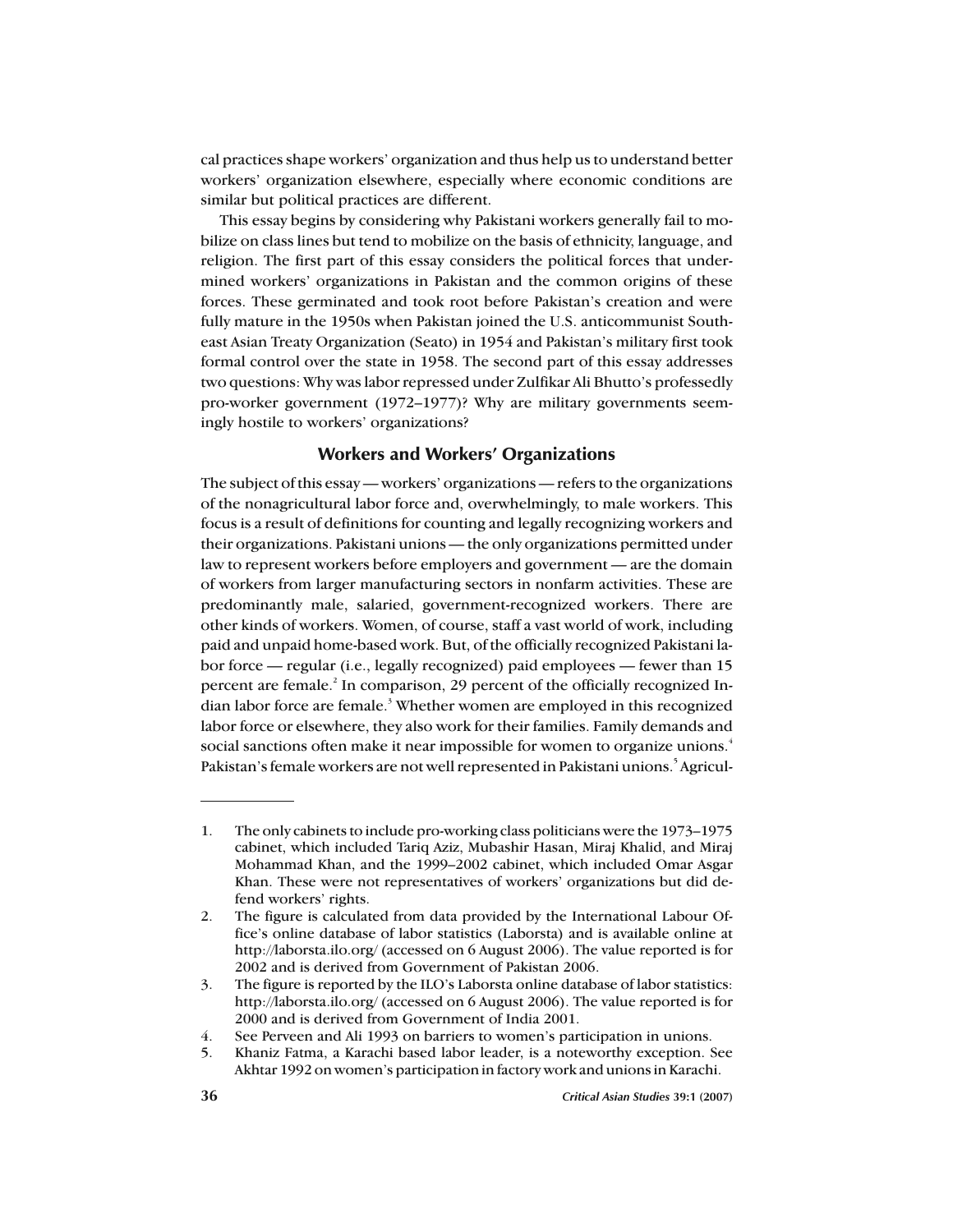tural workers, for their part, are prohibited from forming unions in Pakistan. This is not to say that these workers' organizations in Pakistan entirely exclude agricultural or "informal" sector workers. Some of Pakistan's labor leaders began by organizing *bidi* (hand-rolled cigarettes) and power-operated weaving loom workers. But the focus of this essay is workers in the "organized sector" (a Pakistani and Indian term for registered factories with relatively large numbers of employees).

# Class and Other Worker Identities

In most of South Asia, workers tend to organize on the basis of a shared political ideology. In Pakistan, major trade union federations are identified with specific ethnic or linguistic communities. It might appear, then, that the ethnic, linguistic, or religious bases of social power in Pakistan have limited the ability of working class movements to develop into a broader, national working class consciousness. Students of working class solidarity in Pakistan have lamented the manner in which workers organize along ethnically and linguistically exclusive lines. But, under some conditions, appeals to a common ethnicity, language, or religion might be the most effective (or only) avenue for working class assertion. The movement for Pakistan itself — a country for South Asian Muslims — reflects the way in which working class demands can be expressed through nonclass identities. Muslim landless agricultural workers, especially throughout Eastern India, embraced the movement for Pakistan as a struggle against economic servitude and exploitation. To the Muslims of India who supported Pakistan in the early 1940s Pakistan was appealing as a peasant and industrial working class utopia.<sup>6</sup>

Class solidarity everywhere — including working class solidarity — overlaps with solidarities based on ethnicity, language, nationality, and other non– class-based identities. Recovering the concept of class for political economy analysis requires attention to the conditions under which these nonclass identities strengthen or undermine class identity and one another. It is not sufficient to consider only how nonclass identities undermine class consciousness. Pakistani workers, sometimes with great effectiveness, organize on the basis of ethnicity, gender, language, and religion. These nonclass social bases for workers' organization have facilitated workers' collective action. Social solidarity on the basis of ethnicity, gender, language, or religion can be fierce. At the same time, nonclass social bases for workers' organization can prevent a broader foundation for wider working class solidarity and greater political influence.

Why have ethnicity, language, and religion taken on such importance in Pakistani workers' organizations? In workers' neighborhoods in Pakistan, as elsewhere in South Asia, residents need intermediaries to ensure the provision of basic services, for healthy relations with the police, and for the supply of jobs. In these neighborhoods, these intermediaries are representatives of distinct ethnic, language, and religious groups. Employment has long been made available

**Candland / Workers' Organizations in Pakistan 37**

<sup>6.</sup> See Hashmi 1992.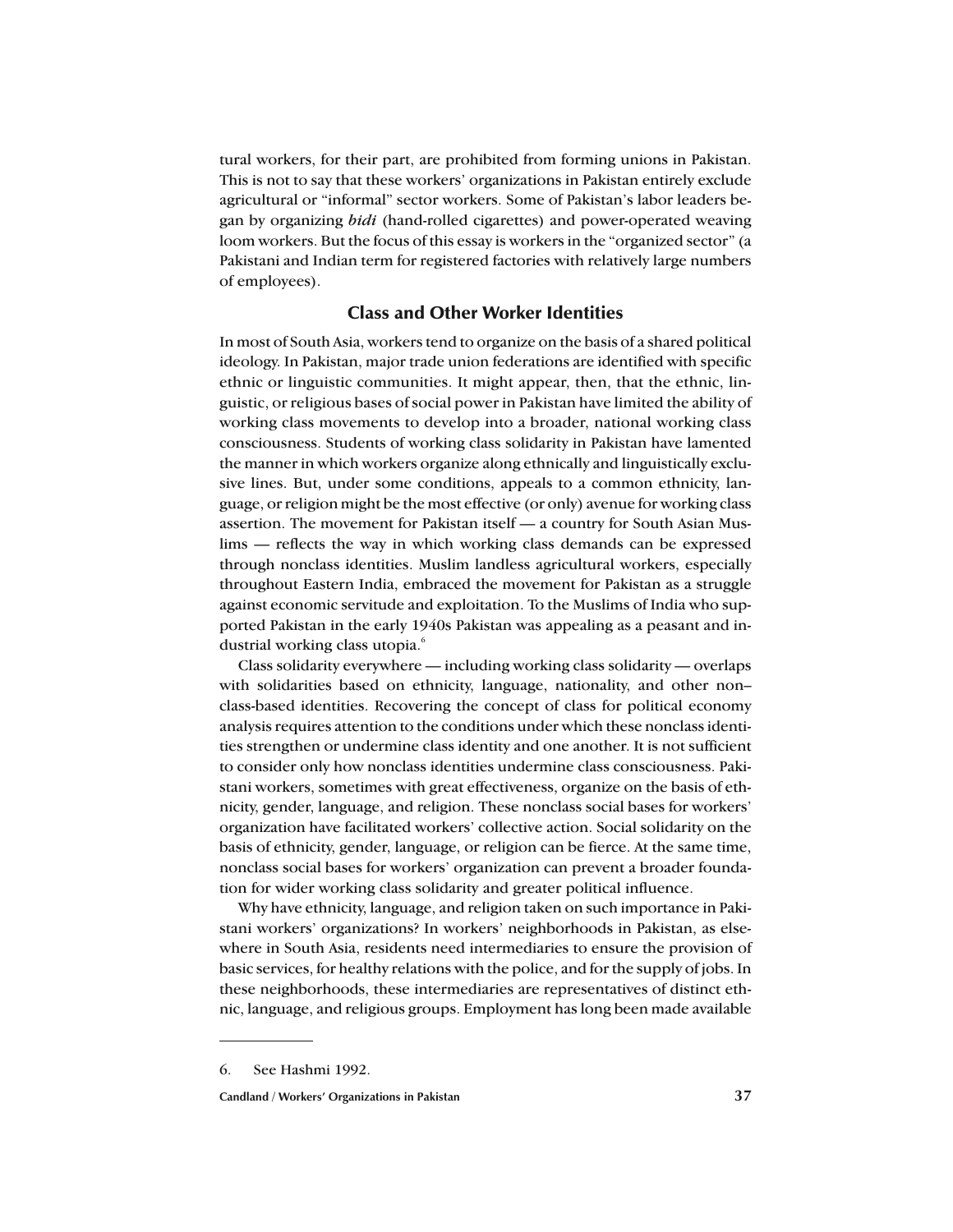through jobbers, contractors, and other informal middlemen, working through channels within distinct ethnic groups. Negotiation and bargaining occurs mostly within informal structures defined by ethnicity and language. In this way, workers of the same ethnicity, gender, language, and religion form working class organizations. These community identities then become reinforced and transposed to the political level, where political elites are well trained in manipulating ethnic rivalries. Thus, working class identities are diverted at the local level and transposed into ethnic rivalries at the level of formal politics. Whether through Basic Democrats, as under Field Martial Ayub Khan in the 1960s, through Zakat Committees, as under General Zia ul Haq in the 1980s, or through Union Councilors, as under General Pervez Musharraf today, the central government establishes the local level political structures. Labor brokers too are instruments of state power. Thus, even the articulation of working class interests (e.g., for employment and timely payment of wages) helps to solidify the informal power structures that maintain Pakistan's largely feudal system.<sup>7</sup> As labor activism emerges in distinct ethnic neighborhoods, patron-client relations determine the leadership structure. Leaders typically treat workers as clients, not as political allies. Unions are typically the creation of leaders who have loyal followings only among their ethnic group. Workers do not expect a democratic labor movement, but a leader who can produce jobs and deliver on workers' demands.<sup>8</sup>

The speed with which Pakistan was created and the ideological justification underpinning its establishment produced major obstacles to working class organization, specifically the displacement of more than 12 million people and promotion of a state-sanctioned religious ideology. The persistence of feudal relations and the government's legal controls undermined trade unionism. The Left was criminalized and internally divided.

The weakness of workers' organizations in Pakistan may appear to be overdetermined in the sense that more explanations are advanced than needed. But the determining forces all have a common origin: the centralizing and repressive practices of the ruling classes that controlled the state. The major obstacle to workers' representation in formal politics in Pakistan is a ruling class obsessed with its own security. This obsession led to the preservation of colonial instruments of control, anticommunist international alliances, and neo-classical economic ideologies. The opposition of the ruling classes — the bureaucratic and military elite — to workers' organizations is central to understanding why class identities, despite their importance to everyday social relations, fail to be replicated in formal politics.

Pakistani labor leaders and labor scholars share this perspective, $^{\circ}$  as I learned from more than a decade of close research on and participation with hundreds

<sup>7.</sup> See Herring 1979, 520–25 and Herring 1983 for a discussion of the applicability of the concept and practice of "feudalism" to Pakistan.

<sup>8.</sup> I thank Karamat Ali for the points made in this paragraph. Interviews with Karamat Ali, Karachi, 25 December 1999 and 31 December 1999.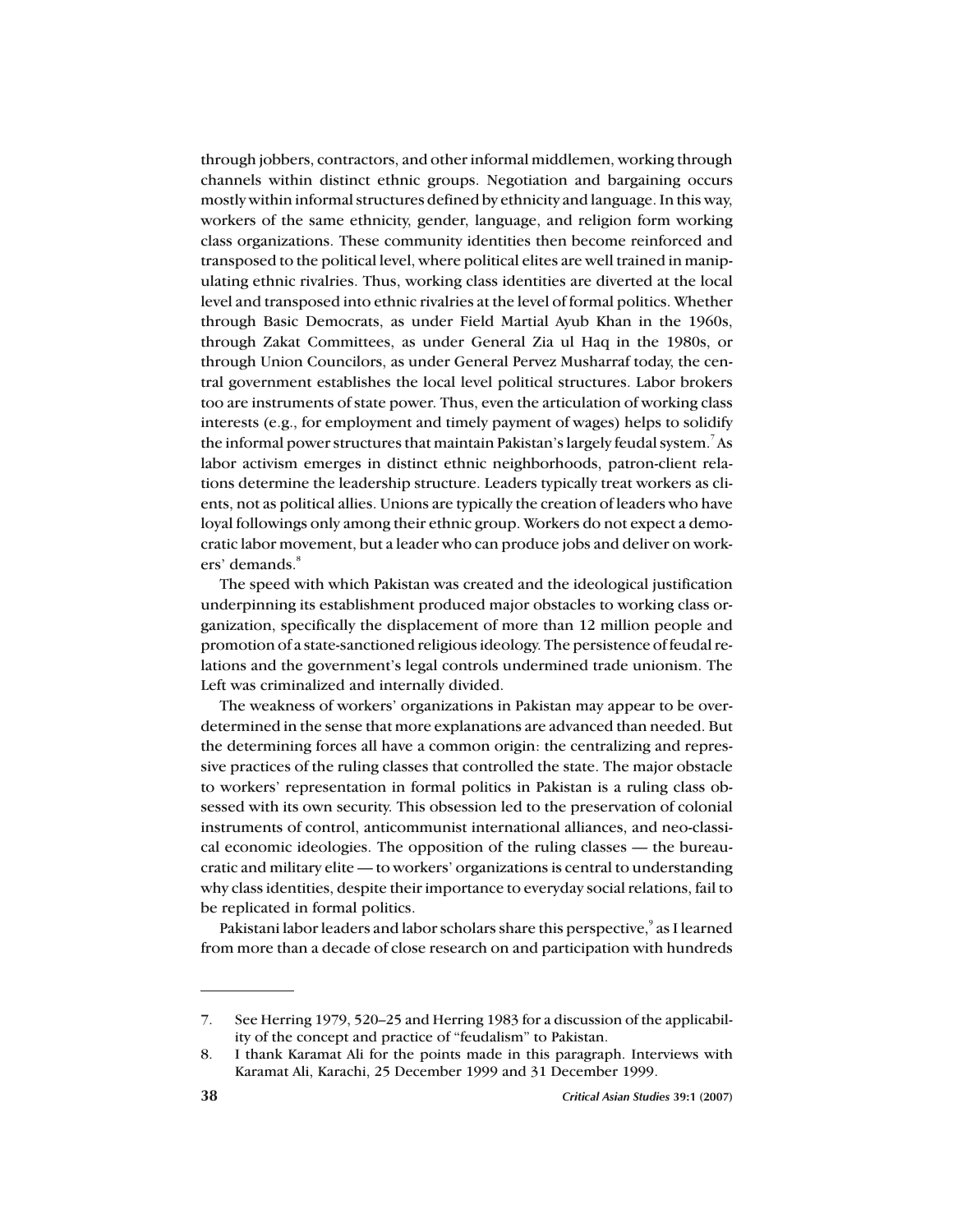of workers and labor organizers in Pakistan.<sup>10</sup> Since 1991 I have conducted extensive interviews with dozens of labor organizers. I also tap a collection of interview transcripts conducted with senior trade union leaders in 1973 and thousands of Pakistan newspaper clippings related to labor published since 1947.11

# Union Strength in Comparative Perspective

What can a comparison of trade union and union membership growth in India and Pakistan tell us about working class solidarity in Pakistan? India is a good comparative case for Pakistan because, while economic conditions are similar, state ideologies and political practices differ sharply.

The size of the Pakistani labor force is roughly one-eighth of India's, but as a percentage of the number of nonagricultural workers, the numbers of union members are roughly equivalent in both countries. In the early 1990s, 5.4 percent of India's nonagricultural labor force was unionized, $12$  while 5.5 percent of Pakistan's nonagricultural labor force was unionized. Given the general encouragement of unions in India and the general discouragement (and occasional outright repression) of unions in Pakistan during each country's formative decades, this should be surprising. But we need to consider how reported statistics are derived as well as what these statistics mean. Indian trade unions provide their own figures. The Government of India reports these figures as received, usually without verification. A comparison of figures, verified by periodic Indian government tallies of union figures, reveals that Indian unions exaggerate their membership by approximately 90 percent.<sup>13</sup> Indian unions turn

13. Candland 2007.

<sup>9.</sup> For excellent discussions of how the post-colonial state undermined working class formation in Pakistan see Alavi 1973, 1983, and 1989.

<sup>10.</sup> I want to acknowledge here the generosity and insights of Khurshid Ahmed, Nabi Ahmed, Humaira Akhtar, Karamat Ali, Zulfikar Ali, Charles Amjad Ali, Usman Baloch, Riffat Hussein, the late Omar Asghar Khan, the late Saeed Pasha Lodhi, Farhat Perveen, Gul Rahman, and Muhammad Yaqub. Many of these workers and organizers I first met when participating in a national effort in 1992 to establish a Workers' Education Foundation in Pakistan.

<sup>11.</sup> The interviews involved Nabi Ahmad, Mukhtar Ahmed, Imdad Ali, Choudhry Rehmattullah Aslam, Mohammad Aslam, Ibne Ayub, Zaheer Akhtar Beedri, Jamal Boota, Rehmatullah Choudhry, Abu Saeed Enver, Anis Hashni, Rifat Hussain, Saeed Pasha Lodhi, Attaullah Khan, Mehrab Khan, Mohammad Nizar Khan, Qazi Mohammad, Amanullah Khan Niazi, Saleh Mohammad Hayat Pasha, Niazi, S. Zafar Rizwi, Sobiha Shakil, Mohammad Sharif, Mohammad Sulaiman, Mohammad Tahir, Abdul Wahid, Khwaja Mohammad Wasim, Mohammad Yamin, Ismail Yousef, Riaz Haider Zaidi, and Syed Ayub Ali Zaidi. I copied the newspaper clippings kindly made available to me by the Dawn Newspaper Group. For elaboration on observations made in this essay and a fuller comparative discussion of Indian working class organizations, see Candland 2007.

<sup>12.</sup> For details on these estimates and their sources, see ILO 1998. The estimate for India is for 1991. The estimate for Pakistan is for 1994.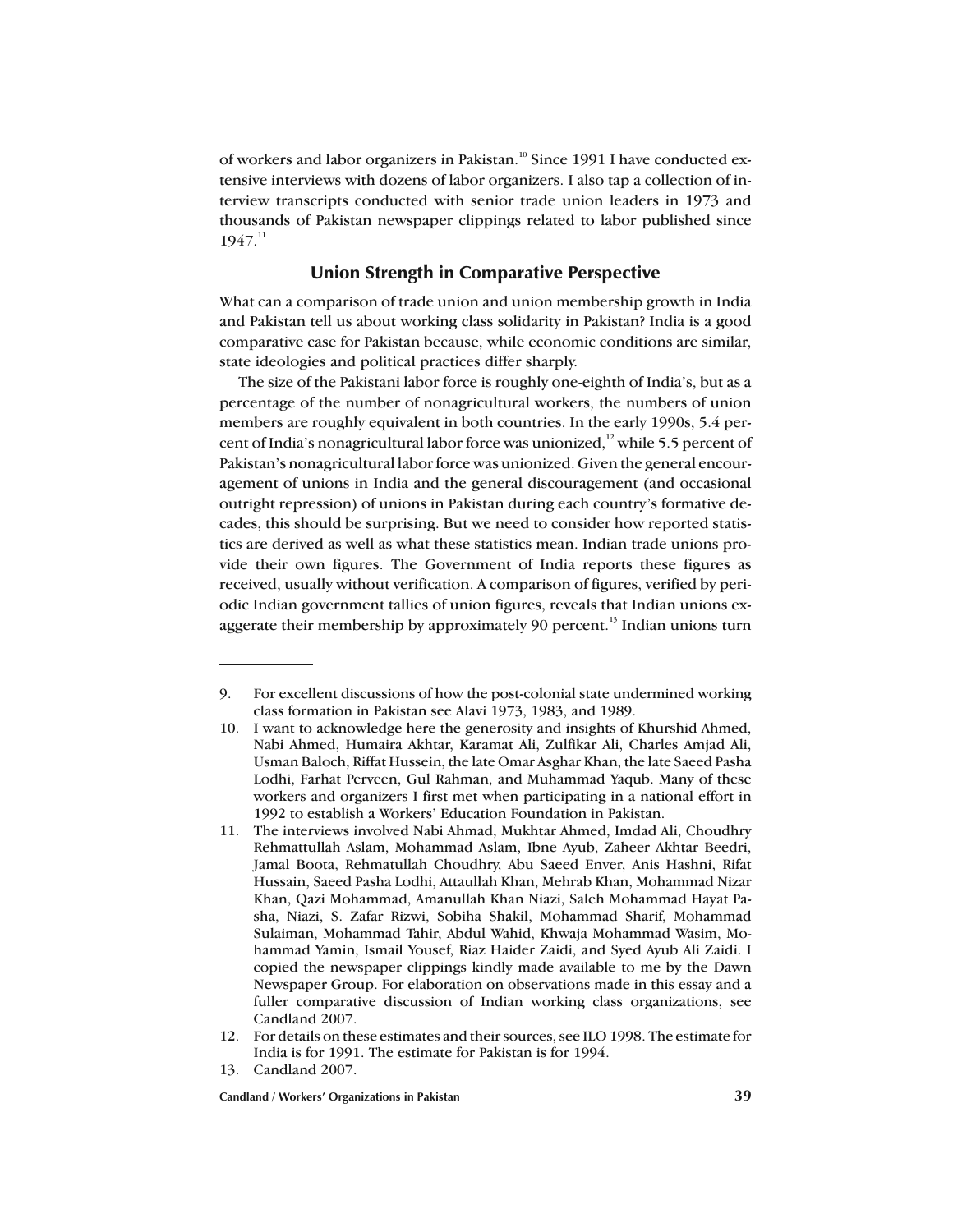

Figure 1: Pakistani and Indian Union Growth (in thousands) 1952–1997

Sources: Government of Pakistan, Ministry of Labour, Manpower and Overseas Pakistanis, *Pakistan Labour Gazette*, various issues and Government of India, Ministry of Labour, *The Indian Labour Yearbook*, various issues. Note: Data in pre-partition Pakistan are for West Pakistan only. Periodic changes to the definition of employment make it fruitless to trace over time union membership as a percentage of employment (union membership density). While data are available for later years these are derived in different ways than those for earlier years.

in more realistic figures following regular government verifications of their trade union center figures. At the same time, many unions submit no returns at all, resulting in the absence of these unions and their members from official figures. These two features of labor data collection in India — voluntary reporting and self-reporting — account for the relatively low numbers of unions and members and for the dramatic fluctuation in reported union membership in India. In Pakistan, in contrast, the Ministry of Labour, Manpower and Overseas Pakistanis collects and reports figures that it has verified through its mechanisms for recognizing unions and through its examination of named employees on union rolls.

Even perfectly reliable and comparable numbers of unions, union members, or industrial disputes, on their own, say little about workers' organizations. Statistics can disguise more than inform. The statistics in figure 1, for example, do not reveal that most Pakistani unions are unions in name but not in practice, as unions do not have the right to bargain collectively. Throughout Pakistan, fewer than two thousand unions have collective bargaining rights. Each of these unions is restricted to a single workplace. In India, in contrast, there is no mechanism for recognizing unions as the collective bargaining agent for workers, except in three states, Karnataka, Orissa, and West Bengal. (Workers in these states hold secret ballot elections.) In most of India, employers are inclined to negotiate with any union (of seven or more workers) that poses a credible threat to production.<sup>14</sup>These fuzzy rules in Indian industrial relations have led workers to protest

**40** *Critical Asian Studies* **39:1 (2007)**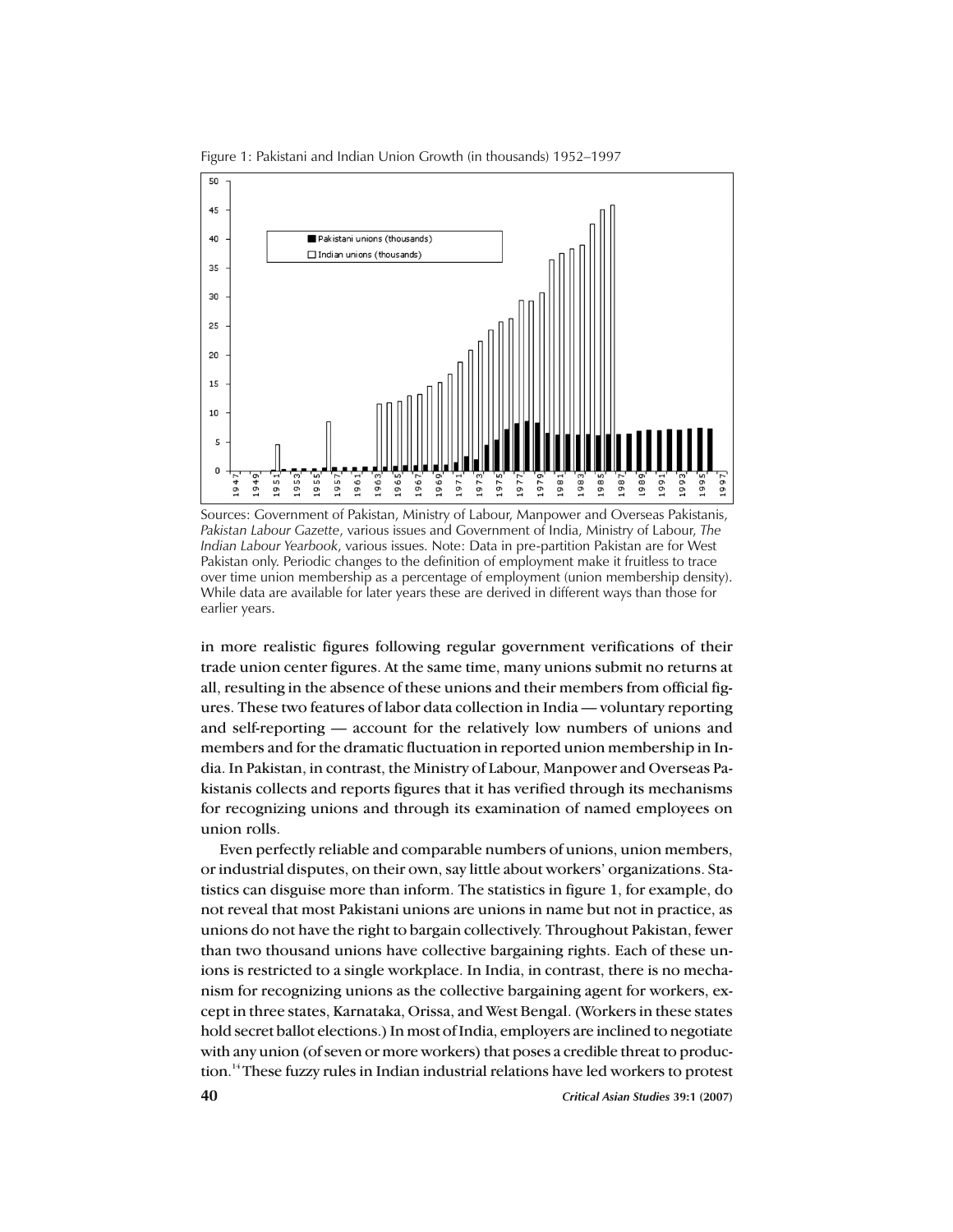political party-based unionism. The upshot of these considerations is that the numbers — in figures 1, 2, and 3 — become meaningful only when interpreted in the context of the reported experiences of labor leaders and workers.

A sketch of political and economic developments in Pakistan from the perspective of labor leaders will be useful here. Pakistan inherited very little industry at Partition. The industrial labor force, accordingly, was very small. But it grew rapidly, as did unions and union membership. Between 1948 and 1955, unions and union members grew at a rate of 10 percent per year. At the same time, the ruling classes suppressed workers' organizations and denied workers' basic rights. Indeed, unions were not recognized as legal entities until 1959. The government often denied citizens the right to assemble. In 1958, President Iskander Mirza, rather than face the prospect of defeat in the general elections scheduled for 1959, asked the commander in chief of the armed services, Mohammad Ayub Khan, to assume power. The military obliged. The bureaucracy thereby maintained its influence in government by trading civilian government for military government.

While the martial law government initially succeeded in controlling workers and workers' organizations, workers grew militant. Pakistan's war against India in 1965 dampened workers' unrest, but only temporarily. In 1968, outraged over Field Marshal Ayub Khan's national celebration of his "first decade of development," factory workers gave teeth to a movement that forced the military to promise to hold what would be Pakistan's first general election. The elections led to the creation of Bangladesh out of East Pakistan and a short period of civilian government in West Pakistan. Before the military government arranged promised elections, it amended laws significantly, especially for workers and students. Workers and students were the base of the movement against military government during the 1968–69 popular movement. The military government promulgated the Industrial Relations Ordinance (IRO), which recognized — in principle — workers' rights to form unions and to bargain collectively. Under the IRO (discussed in detail below), unions and union membership grew in the initial years of the pro-worker government of Zulfikar Ali Bhutto. In 1975, Bhutto amended the IRO to stem the proliferation of unions. The amendment did reduce union numbers but did not affect membership growth. By 1975, the bureaucracy and the military recovered from their national disgrace in the debacle in East Pakistan and began again to assert themselves against workers' organizations. In 1977, Bhutto was replaced in a military coup d'etat by General Zia ul Haq, who imprisoned union leaders and suppressed unions and union members during the eleven years he ruled. (He died in 1988.) The impact of these political and economic developments on unions, union membership, and industrial dispute trends can be seen in figures 1, 2, and 3.

<sup>14.</sup> For a comparative study of labor institutions' impact on privatization patterns in Bangladesh, India, Pakistan, and Sri Lanka, see Candland 2002. I discuss the implications of the absence of a legal mechanism for recognizing unions as collective bargaining agents in Candland 2001, 2002, and 2007.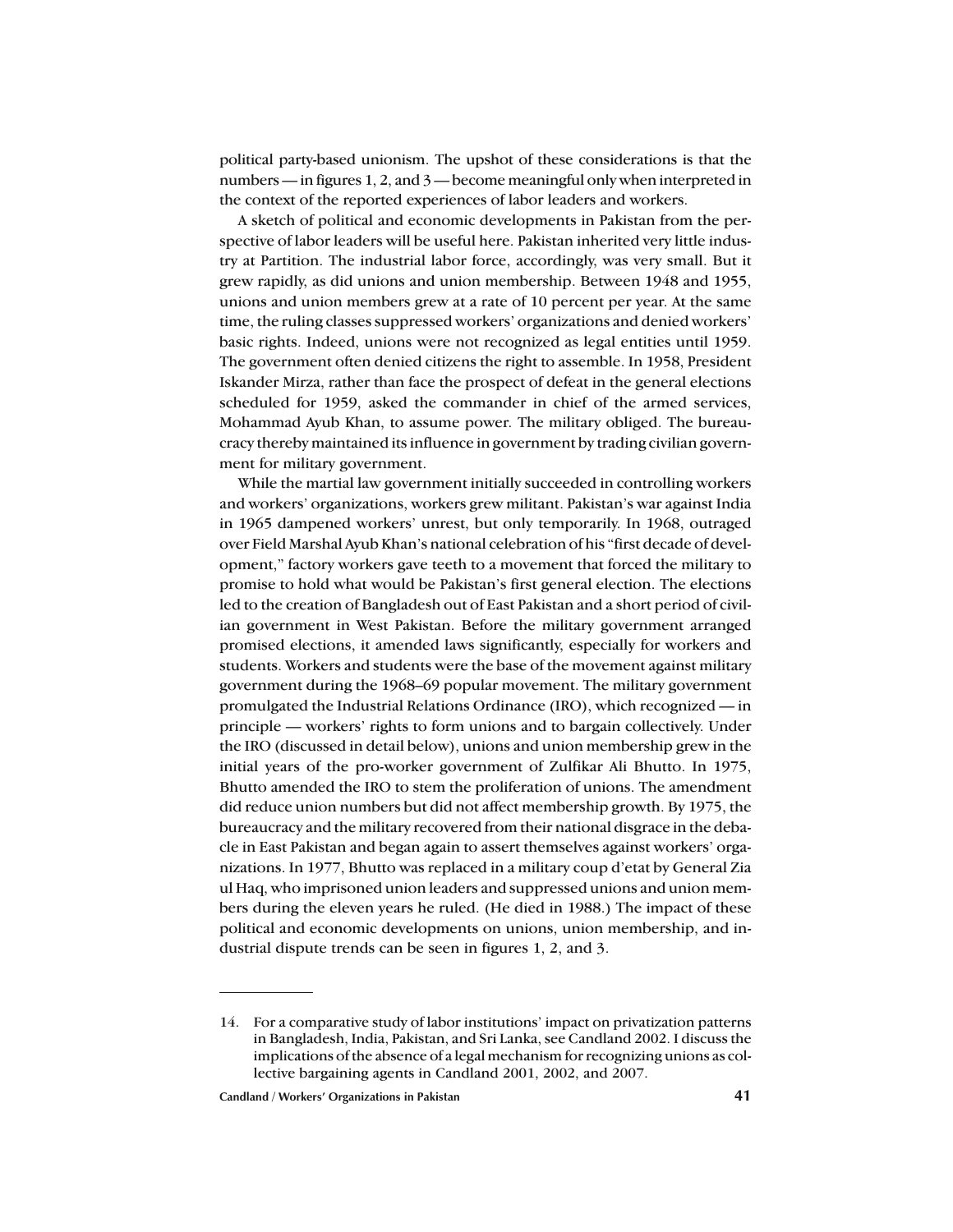

Figure 2: Pakistani and Indian Union Members Growth (in millions), 1947–1996

Sources: Government of Pakistan, Ministry of Labour, Manpower and Overseas Pakistanis, *Pakistan Labour Gazette*, various issues and Government of India, Ministry of Labour, *The Indian Labour Yearbook*, various issues. Note: Data in pre-partition Pakistan are for West Pakistan only. Periodic changes to the definition of employment make it fruitless to trace over time union membership as a percentage of employment (union membership density). While data are available for later years these are derived in different ways than those for earlier years.

The origins of Pakistan's anti–working class environment can be traced to social forces that emerged during the movement for Pakistan, which Yunas Samad insightfully refers to as "a brief moment of political unity," and to the first decade of the new state.<sup>15</sup>The peculiarities of Pakistan's precipitous creation produced powerful obstacles to trade unionism. The majority of industrial workers at the time of Partition were refugees and thus the basis of workers' mobilization was predominantly cultural and not political or economic.

In India, unlike Pakistan, ethnic mobilization and working class organization are not generally in conflict because Indian governments and political parties have not been hostile (at least not consistently) to workers' movements and organizations. The greatest obstacle to workers' organization in Pakistan is government opposition to workers' movements and organizations. Lacking institutions other than those of the colonial era, which was designed to control and extract resources from a subject population, the classes in control of the state the bureaucracy, the military, and, until 1958, the Muslim League leadership opted for a centralized approach to governance. The economic development strategies adopted by the ruling classes treated workers not as human beings but as factors of production. In contrast, Indian economic development strategies recognized the importance of workers and workers' organizations. Indeed,

<sup>15.</sup> Samad 1995.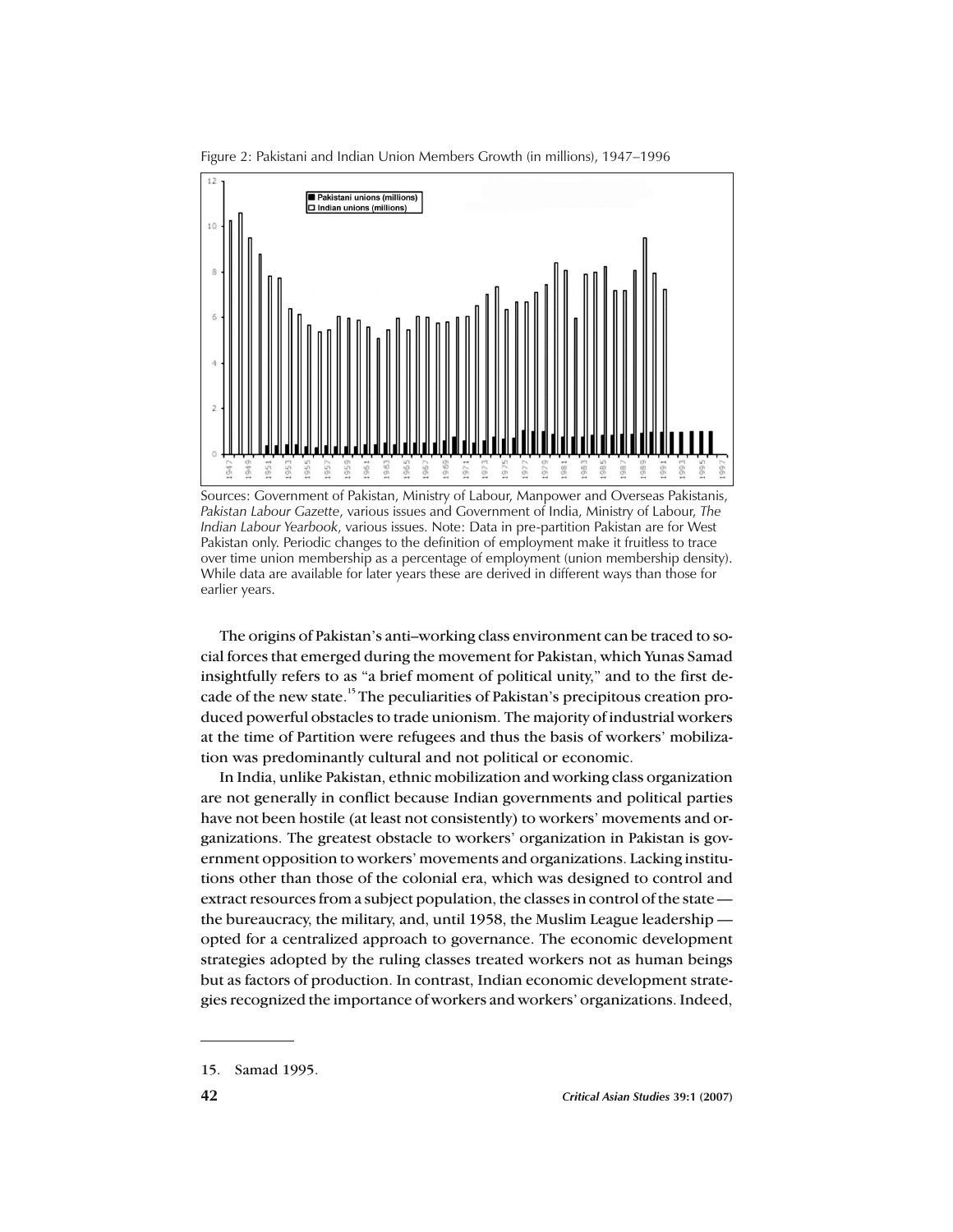

Figure 3: Pakistan Industrial Disputes, Workers Involved, and Workdays Lost, 1947–2003

Source: Government of Pakistan, Ministry of Labour, Manpower and Overseas Pakistanis, *Pakistan Labour Gazette*, various issues. Note: Data in pre-partition Pakistan are for West Pakistan only. The Government of India differentiates between industrial disputes caused by strikes and those caused by lockouts; Pakistan does not.

the Constitution of India itself confirms the importance of workers and workers' organizations to Indian democracy and development. Additionally, the government of Pakistan joined SEATO, the U.S.-backed military alliance that regarded worker activists and workers' organizations as potentially subversive. The involvement of the U.S. Federation of Labor-Confederation of Industrial Organizations (AFL-CIO) and of the pro–United States International Confederation of Free Trade Unions (ICFTU) strengthened the state's effort to depoliticize the Pakistani labor movement. Let us examine these four obstacles to workers' solidarity partition and migration, colonial institutions, anticommunist international alliances, and neo-classical development strategies — in greater detail.

#### *Partition and Migration*

The precipitous partition of British India in August 1947 resulted in large-scale communal riots, the displacement of more than 12 million people, the severing of a once unified trade union movement, and the creation of two new mutually hostile states. Partition caused the loss of many leaders and rank-and-file activists in areas that were to become Pakistan. Urban workers came almost exclusively from eastern Punjab, the United Province, and other Muslim minority areas that would become part of independent India. As people who had lost their homes and livelihoods, the refugee working classes were susceptible to communal sentiments. In addition to being imbued with a communal con-

**Candland / Workers' Organizations in Pakistan 43**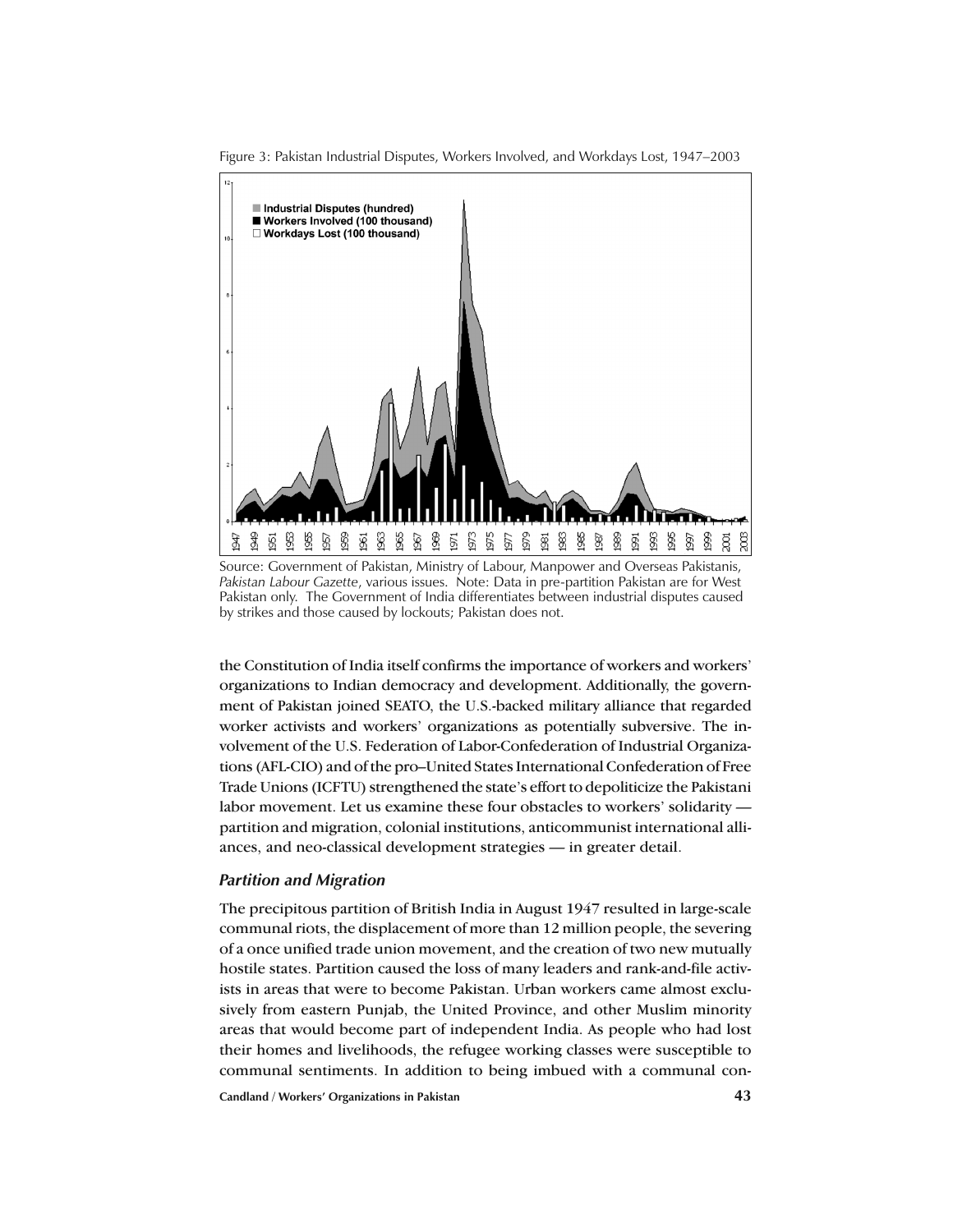

Labor-management administrator meeting with dockworkers in Karachi harbor. "Union demands include jobs for sons, in the case of the accidental death or dismemberment of workers, and dowry funds for daughters." (Credit: ILO/Jacques Maillard, 1985)

sciousness, these groups were largely dependent on the state for their rehabilitation. Having sacrificed greatly to join Pakistan, they readily projected themselves as more authentic Pakistanis. The Urdu-speaking community, for example, referred to themselves as *muhajir*, a reference to the flight of some of the earliest Muslims from Mecca to Medina.

After the Partition of the subcontinent, 20 percent of the population of West Pakistan consisted of refugees from the territory that made up independent India. India's population after Partition, in contrast, was about 1 percent refugees from the new country of Pakistan. More than 7 million Muslim migrants left territories that, by 15 August 1947, had already become independent India.<sup>16</sup> The impact of the immigration on Pakistan was overwhelming in urban areas. Many of Pakistan's major cities — Faislabad, Gujranwala, Karachi, Lahore, Llyalpur, and Hyderabad — became immigrant majority cities by  $1951$ .<sup>17</sup> Most industrial workers in these cities were refugee immigrants from India or immigrants from other areas of Pakistan. In Karachi, Pakistan's major industrial city, more than 57 percent of the labor force in 1959 were immigrants; more than 24 percent were migrants from other areas of Pakistan.<sup>18</sup> The migrant population continued to grow.

Further, the migrant labor force remains largely male and, consequently, the articulation of its demands is almost exclusively masculine. Union demands in-

<sup>16.</sup> See Waseem 2002.

<sup>17.</sup> Ali 1983 66, citing Shaheed 1979; Addleton 1992, 33, citing Government of Pakistan 1951, 2–3.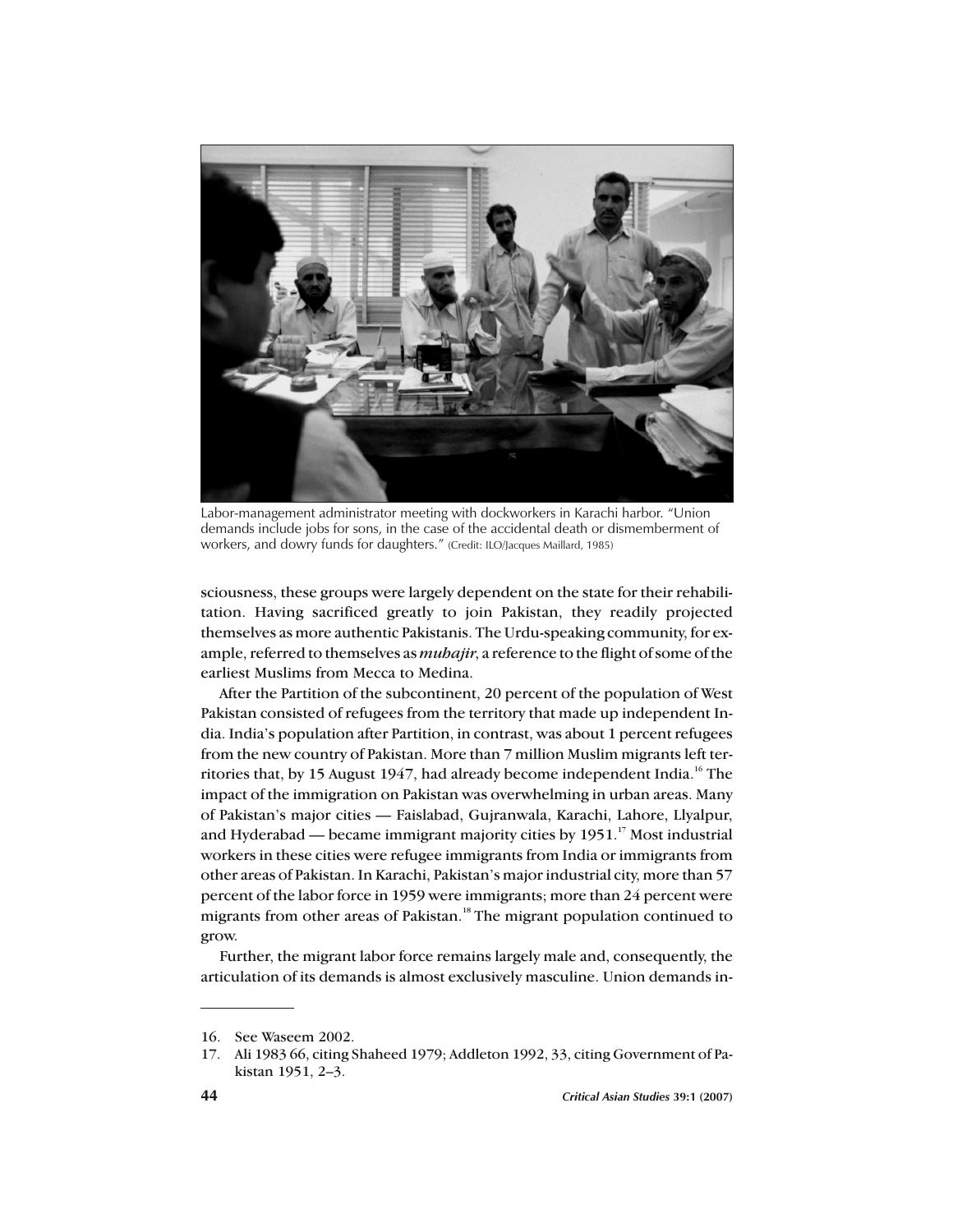clude jobs for sons, in the case of the accidental death or dismemberment of workers, and dowry funds for daughters.

The displacement of people at the time of Partition allowed religious and ethnic identity to undermine working class identity. The social stratification of workers is reflected in residential patterns in Karachi, Lahore, Hyderabad, and other centers of immigration, where there are Baloch, Pathan, and other ethnically defined residential colonies. Politicians and employers are skillful at exploiting and encouraging ethnic identities at the local level. To ensure that workers have minimal opportunity for collective action, employers hire workers who do not speak local languages or have access to local social networks. Coal miners in rural Sindh, for example, are Pathan migrants from the Northwest Frontier Province, who speak neither Urdu nor Sindhi, the languages of the region where they work. Therefore, none have access to local social networks. The workers live in barracks near the pits, far away from the nearest human settlements.

At the same time, labor protests have typically been organized and articulated along ethnic lines. In Karachi, for example, Pathan workers led many of the workers' movements. The basis of their mobilization, as we have noted, was predominantly cultural not political. Notions of community honor, rather than demands for political equality, predominated. The high level of mobilization over such culturally articulated demands was easily dissipated. Occasionally, working people have been able to overcome divisive ethnic identities and mobilize on the basis of class identity. Workers have demonstrated an ability to participate in collective action. The labor movement has evidenced a high degree of militancy and street power. But workers have not been able to sustain a high level of mobilization or convert that into representation in formal politics. Given the tight circumscription of labor by law, workers have typically expected little from trade union action. At the same time, the predominance of immigrants and migrants in the Pakistani economy can weaken workers' solidarity. As Karamat Ali has written

the migrant worker, once he decides to migrate, has already preferred to opt for an individual solution to improve his living conditions and therefore it would be a long time before he could realize the importance of collective action $19$ 

The mass migration caused by Partition far more powerfully undermined workers' solidarity in Pakistan than in India.

#### *Colonial Institutions of Government*

The government of Pakistan — the manager of the new state — was poised to create a centralized structure and a repressive approach to governance even before Pakistan was created. Mohammad Ali Jinnah, the All India Muslim League leader, chose to assume the office of governor general, a colonial-era institu-

<sup>18.</sup> See Ali 1983, 139.

<sup>19.</sup> Ali 1983, 119.

**Candland / Workers' Organizations in Pakistan 45**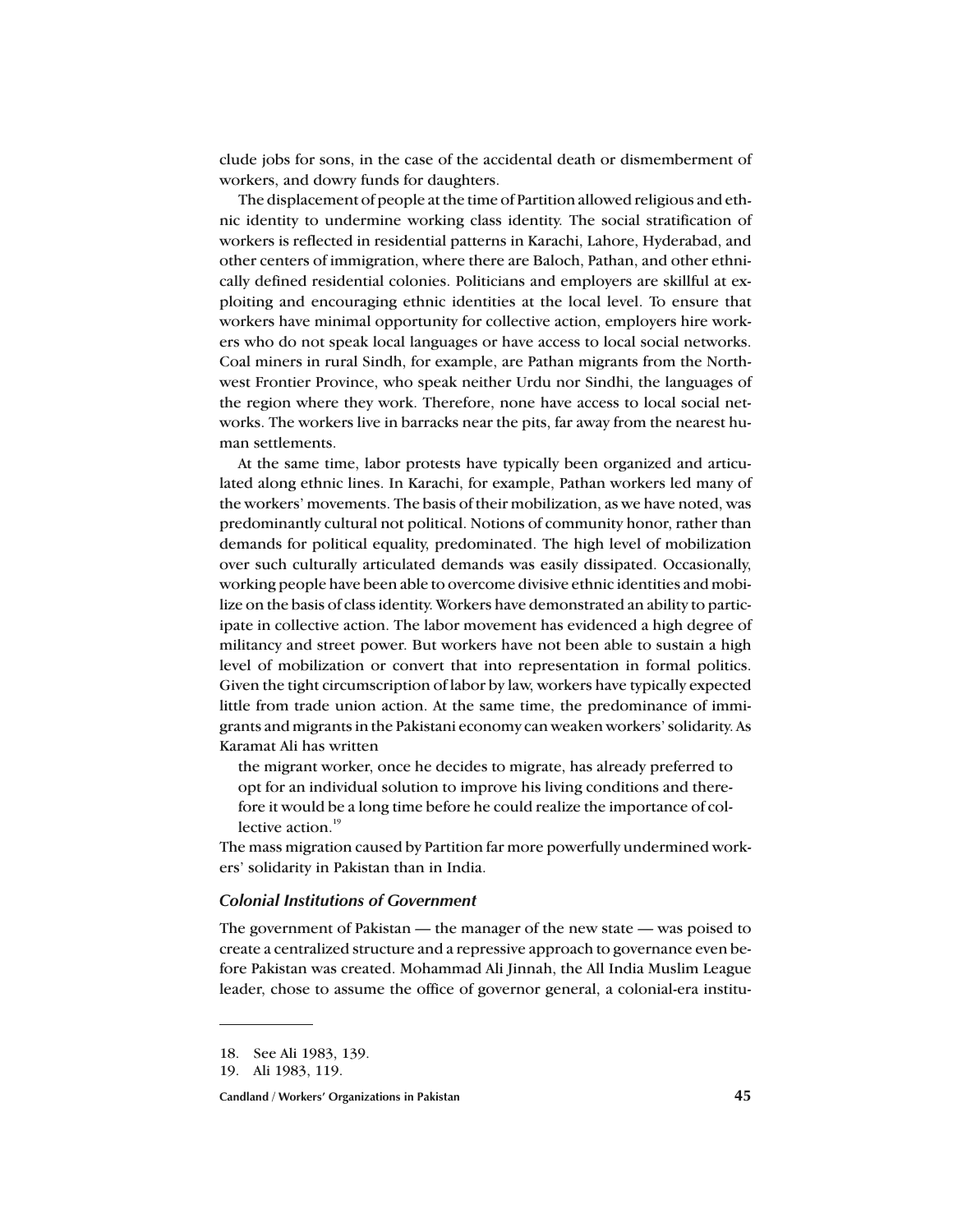tion, rather than to head the elected government.<sup>20</sup> For nearly a decade after independence, the government operated under the colonial Government of India Act of 1935. Government instruments of control — such as article 144 of the Code of Criminal Procedure (CCP) banning public assembly — were used with great frequency from Pakistan's earliest existence. The Pakistan Army's annexation of the state of Khalat, now a part of Balochistan, was the act of a colonial power. Until 1951, the commander in chief of the armed forces was a British officer, and a British military officer served as the chief of the Pakistan Air Force until 1956. Colonial institutions were designed to extract local resources for the personal gain of public officials and to subject the population to military, police, and bureaucratic control, not to promote social welfare and economic development. These institutions remain strong in "postcolonial" Pakistan. The readiness of the government to abandon domestic interests to serve first the U.K. and then the U.S. government helped nondemocratic colonial institutions to become embedded in the Pakistani political economy.

In Pakistan's early years, the government made no effort to formalize industrial relations. The early 1950s, however, witnessed many strikes. Concerned about rising industrial unrest, especially in East Pakistan, the government adopted a two-pronged strategy. It announced its intention to meet workers' demands for better rights to organize while enacting legislation to control workers and to make unionization impossible. In February and May 1952, the government ratified two of the most important International Labour Organization conventions, the Freedom of Association and Protection of the Right to Organize Convention, 1948 (number 87) and the Right to Organize and Collective Bargaining Convention, 1949 (number 98). But with the introduction of the Essential Services Maintenance Act (ESMA) that same year, the only significant labor law in the pre–martial law period, large categories of workers were denied the right to collective representation in unions. The ESMA gives the government complete discretion to restrict or ban trade unions and collective bargaining in any industry deemed by the government to be essential to the welfare of "the nation," and it makes absence from or stoppage of paid or unpaid work in designated essential industries a penal offense. Work actions in almost all industries are proscribed.<sup>21</sup>No court has jurisdiction to entertain complaints of workers affected by the application of the ESMA.

Under the ESMA, which is still in effect today, agricultural workers are also prohibited from unionizing, as are workers in other "essential" service sectors, such as education. Given these legal prohibitions against union organizing, it is not surprising that Pakistan's union membership, as a percentage of the economically active population, was only 0.7 percent in 2000. In comparison, In-

<sup>20.</sup> See Jalal 1985.

<sup>21.</sup> In addition to arms and ammunition, the Act prohibits unions in the production of cement, edible oils, electrical communication and broadcasting equipment, electricity, electrical equipment or appliances, glass and ceramics, chemicals, machines and precision tools, gauges, heavy engineering equip-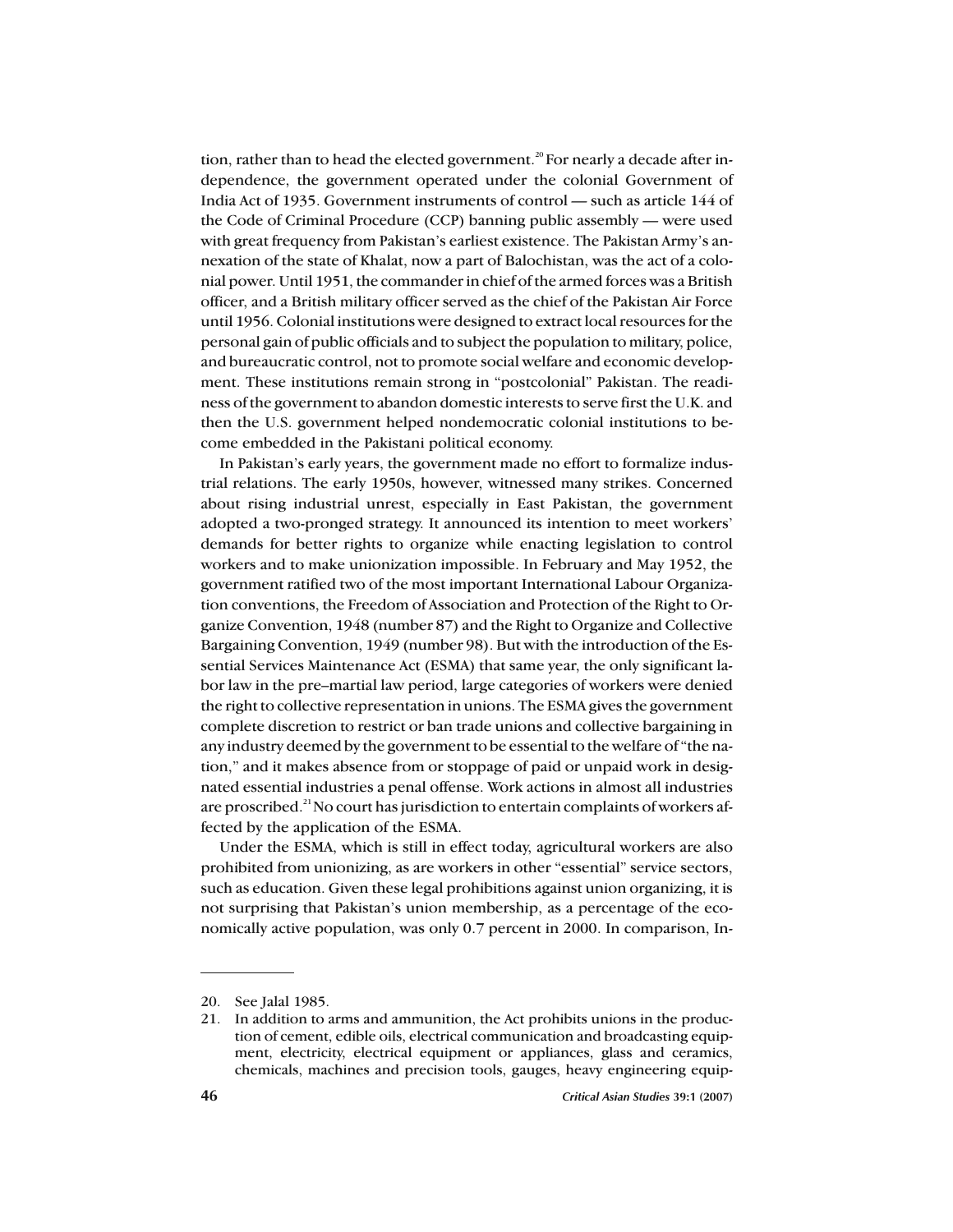dia's union membership, as a percentage of the entire economically active population, was 1.7 percent in the same year. $^{22}$ 

After Ayub Khan's declaration of martial law in 1958, labor laws were promulgated to formalize industrial relations and to control the labor movement through government regulation. For example, the 1959 Industrial Disputes Act, which superseded the colonial-era Trades Union Act of 1926 and the Industrial Disputes Act of 1929, made conciliation, arbitration, and adjudication compulsory, limited nonworkers (so-called outsiders) to no more than 25 percent of trade union offices, and banned unions from collecting funds for political activities. The laws for the regulation of industrial labor in Pakistan by 1959 can already be characterized as restrictive and repressive. Of course, Indian governments have also unleashed considerable oppressive power against Indian workers, but anti-worker violence has been much more the norm in Pakistan.

#### *Anticommunist Alliances*

Pakistan's creation coincided with the onset of the cold war. The government of Pakistan opted to join the United States in an anticommunist alliance that promoted the repression of worker activists and organizers. Although the Communist Party of India supported the creation of Pakistan, communists in Pakistan were hounded. Mohammad Ali Jinnah himself blamed communists for the language riots in East Bengal in March 1948. The government banned the Communist Party of Pakistan in 1954. By 1958, the possession of communist literature was a punishable offense, and university libraries were purged of communist literature. At the same time, U.S. governmental and quasi-governmental organizations provided plentiful anticommunist labor education and training materials.<sup>23</sup> As Karamat Ali has argued, the government controlled workers not only in factories (by allowing owners of industry to deny workers the right to bargain collectively), but outside factories as well through its anticommunist ideology.<sup>24</sup>

With the strategic relationship between Pakistan and the U.S. governments and militaries in place, U.S. influence over Pakistan's trade union movement increased considerably. Pakistan's incorporation into first bilateral and later multilateral military and economic alliances with the United States led to the suppression of left-oriented trade unions associated with the Pakistan Trade Union

ment, petroleum and mineral oils, minerals, non-ferrous metals, paper, cardboard and pulp, pharmaceuticals, industrial alcohol, preserved and prepared foods, rubber, scientific and mathematical instruments, seafood, ships, lighters, sugar, leather goods, textiles, and tobacco.

<sup>22.</sup> Economically active population is from the ILO's Laborsta online database of labor statistics: http://laborsta.ilo.org/ (accessed 4 June 2006). Claimed union members, for 1999 in India and for 2000 in Pakistan, are from the Government of India, *Manpower Profile* and from Government of Pakistan, *Pakistan Statistic Yearbook*, supplied by ILO on 4 June 2006. Note that the figures here include agricultural workers, unlike the union and union membership density figures cited above.

<sup>23.</sup> Ali 1983, 117.

<sup>24.</sup> Ibid.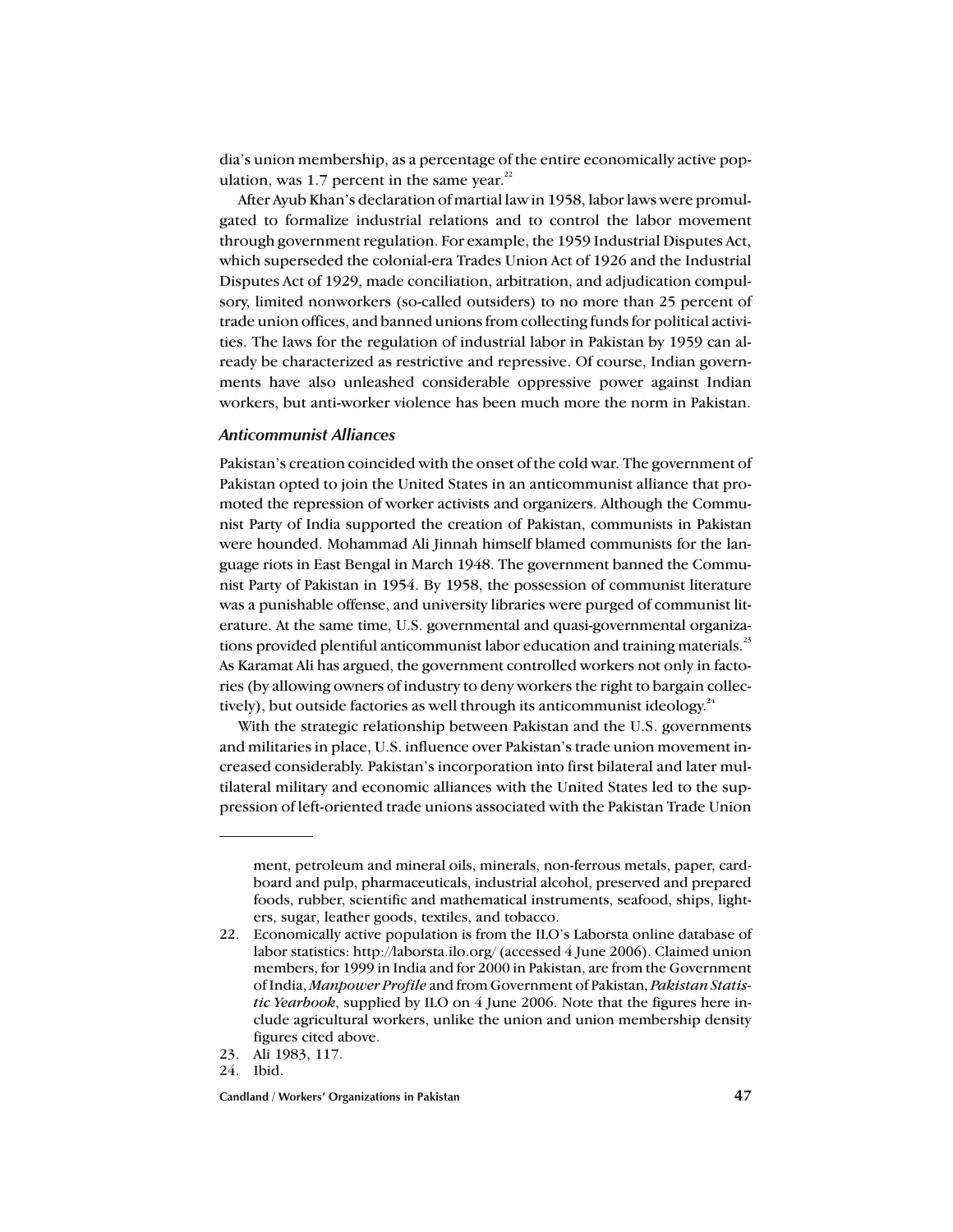Federation and forced the creation of a depoliticized, anticommunist federation, eventually named the All Pakistan Confederation of Labor (APCOL). The Brussels-based International Confederation for Free Trade Unions (ICFTU) established offices in Karachi and Lahore, extended financial and other assistance to APCOL, and sent Pakistan trade unionists on tours to the United States to encourage them to emulate U.S.-styled "independent" (i.e., apolitical) trade unionism. Minister of Labour Abdul Malik ran APCOL, the country's largest federation, during the height of industrial and union growth in the country.<sup>25</sup> At first, the government enforced trade union unity through APCOL, but with the advent of the cold war international trade union movements began to divide along ideological lines. In the 1960s, the APCOL fractured, resulting in a half dozen federations. The ICFTU, like the World Federation of Trade Unions (WFTU), accepted the affiliation of rival federations in Pakistan.

Major ideological differences in Pakistan's labor movement can be traced to pre-independence disagreements of the kind that split the Indian Federation of Labour, under the leadership of the socialist M. N. Roy, from the more radical All India Trade Union Congress. But the affiliation of Pakistani federations with the ICFTU and the WFTU quickened and solidified political rivalries within the labor movement.

#### *Neoclassical Development Strategies*

The fourth major obstacle to workers' solidarity in Pakistan is an economic counterpart to the U.S. anticommunist military alliance. Under Field Marshal Ayub Khan, economic advisors from the United States were invited to assist Pakistan in engineering rapid industrial growth. (One Planning Commission advisor complained that economic planning in Pakistan had been "insidiously taken over" by these American advisors.)<sup>26</sup> The Pakistani government's program of rapid industrialization was based on W. Arthur Lewis's strategy of squeezing maximum profits by paying nonagricultural workers "a subsistence wage plus a margin."<sup>27</sup> Poor migrants from rural areas were essential to this neo-classical model of (industrial) growth. The key to rapid growth, Pakistani planners and their U.S. advisors argued, was keeping the rural population at subsistence levels while paying workers a near-subsistence wage. The closer the wages could be held to subsistence levels, the faster profits would accumulate and, by assumption, be reinvested in what Lewis referred to as "the capitalist sector."<sup>28</sup>

In Lewis's neoclassical model, the state's duty was to intervene only to maintain this unlimited supply of subsistence waged labor. Land reforms, thus, served no purpose in Lewis's model of economic growth. As the then chairperson of the Planning Commission, Mahbub ul Haq, declared, "it would be tragic if policies appropriate to a Keynesian era were to be tried in countries still living

<sup>25.</sup> Ali 1984, 116.

<sup>26.</sup> Waterston 1963.

<sup>27.</sup> Lewis 1954 and Lewis 1955.

<sup>28.</sup> Ibid.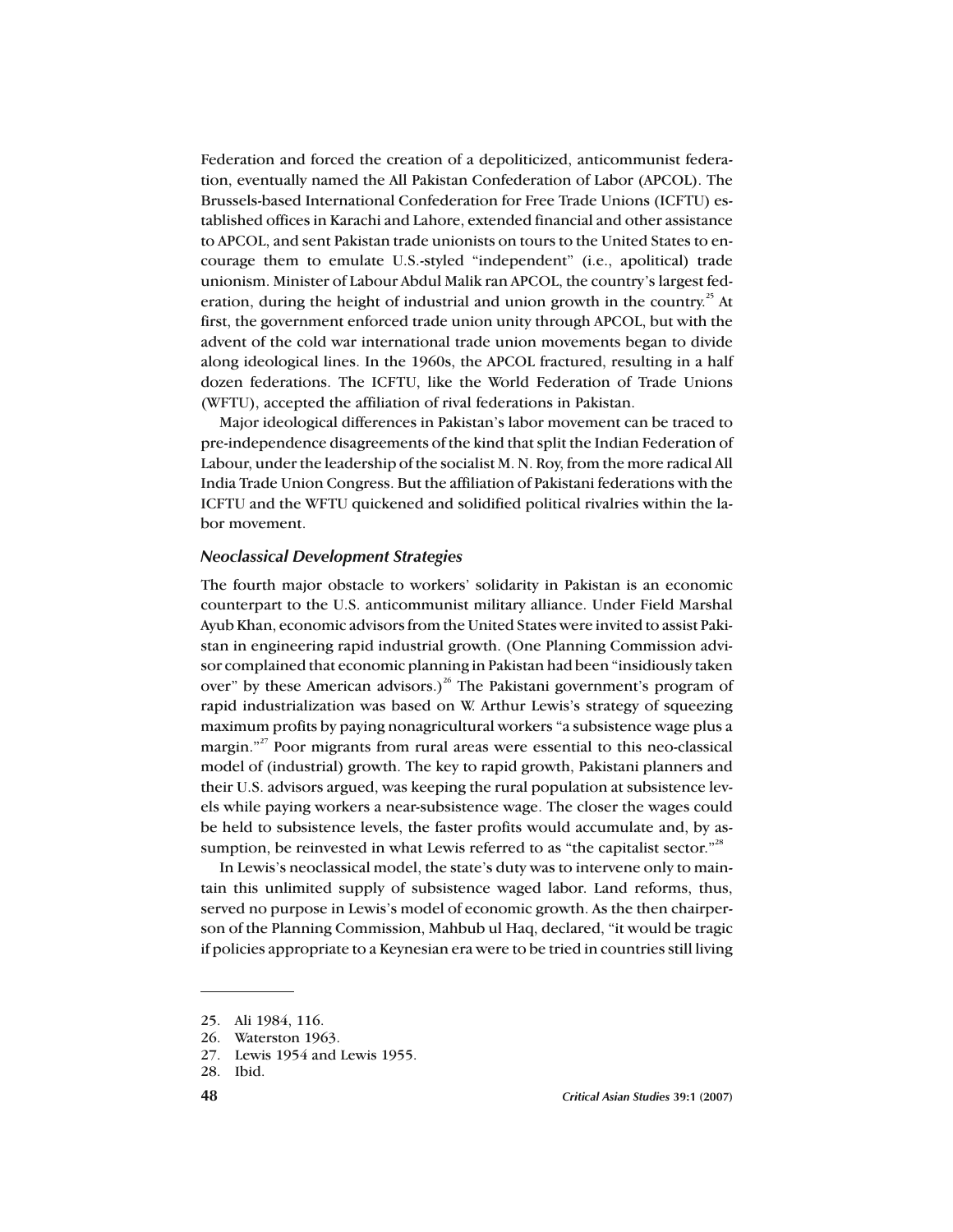in a Smithian or Ricardian world."<sup>29</sup> The state was to assume a pivotal role in repressing workers and their organizations. The ideological, political, and economic interests of the classes that controlled the state prevented workers from exercising their rights. To serve rapid industrial growth, Field Marshal Ayub Khan's government denied workers such fundamental rights as the freedom of association and of representation. The denial of these rights together with rapid loss of purchasing power, affecting waged labor most, helped to promote the major industrial unrest of the mid 1950s. While India was also the recipient of antilabor, neoclassical U.S. economic ideology, Nehruvian Socialism countered this advice. $30$ 

#### *The Military and Its Elections*

In the early 1960s, Communist and Left activists began mobilizing in communities where workers were becoming militant.<sup>31</sup> By 1967, militant activists were strong in workers' communities and in factories, and, in 1968, industrial workers took to the street to oppose the government of Field Marshal Ayub Khan and to demand the restoration of democracy. For six months, the military government attempted to suppress the protests, employing the same techniques that colonial rulers had. The government prohibited demonstrations under the colonial-era Defence of Pakistan Rules, arrested the protest leaders, and shot and killed hundreds of protesters. In March 1969, Ayub Khan conceded by promising elections and handing power to his army chief of staff, General Yahya Khan.

The single most important labor law in Pakistan came into effect after Ayub Khan was forced from the presidency. In an attempt to both mollify and depoliticize industrial workers in preparation for a return to civilian government, Ayub Khan's martial law government consulted with labor leaders and promulgated a new labor law, the above-mentioned Industrial Relations Ordinance. The IRO enabled the Yahya Khan government to depoliticize the labor movement through seemingly democratic means. Deputy Martial Law Administrator Noor Khan, who had earlier organized a tripartite conference to prepare for promulgation of the IRO, borrowed the model that had worked well for him when he managed Pakistan International Airlines, then a military enterprise.<sup>32</sup> The IRO required that trade union leaders be workers, currently employed, and elected by fellow workers. This stipulation ensured that Pakistan's trade union representatives would be ill equipped to negotiate labor law and labor courts (where English is still used). The IRO also instituted enterprise unionism in Pakistan, permitting trade unionism only at the factory level.

<sup>29.</sup> Haq 1963, 1–3.

<sup>30.</sup> See Rosen 1985, 48 and 62–66.

<sup>31.</sup> APCOL had controlled the labor movement in the 1950s but was largely irrelevant in the 1960s.

<sup>32.</sup> Noor Khan, interview, Karachi, 28 and 29 March 1995. The conference Noor Khan organized did not, however, represent shop-floor labor or Left activists, those who helped force the government to address labor demands in the first place.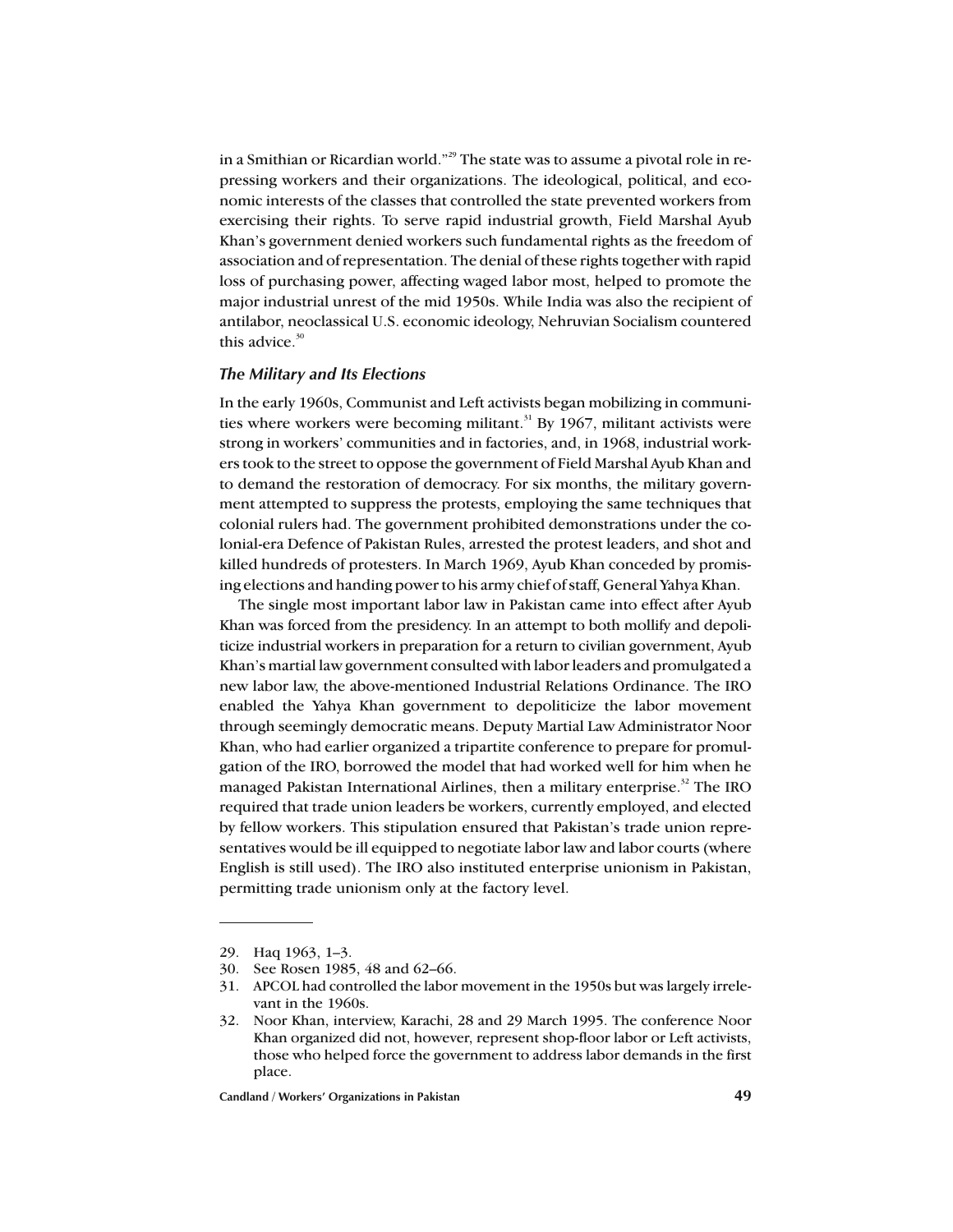Ayub Khan's IRO forced radical and reformist labor leaders together as caretakers of a legal framework for the protection of the rights of workers in the formal economy. The IRO required unions to devote their energies to complicated legal requirements for a fraction of the labor force. The labor leaders celebrated the adoption of law that would grant industrial workers their rights to organize, bargain collectively, and strike. The disorganized militant movements of the 1960s could not be sustained under a state-dominated form of trade unionism. The IRO provided rich windfalls for the very labor leadership that had sidelined itself in the 1960s. Unionists who were better equipped to deal with the legal framework gained control over significant categories of workers in the organized industrial sector. But those workers who led the movement lost their command of the labor movement.<sup>33</sup>

In the section that follows, we consider why the pro-worker government of Zulfikar Ali Bhutto unleashed violence against workers. We also consider whether military governments are necessarily opposed to workers' organizations.

#### Labor Repression and Bhutto's Pro-Worker Government

In his first address to the nation as president of Pakistan, Zulfikar Ali Bhutto promised to usher in a period of social and economic justice. He enjoined industrialists not to dismiss workers and, in words echoing his "Election Manifesto," referred to workers as "our masters" and the "producers of wealth."<sup>34</sup> Within two weeks of assuming office, Bhutto made good on his election pledge to nationalize most basic industries, assuming the management of thirty-three private businesses through the proclamation of the Economic Reform Ordinance of 1972. In his remarks to a tripartite labor conference in Rawalpindi in November 1973, Bhutto claimed that his "electoral success was made possible because [of] the toiling masses, particularly peasants and labourers [who] co-operated with the Pakistan People's Party. We cannot forget their kindness."<sup>35</sup> At the start, Bhutto did deliver a great deal to regularly employed workers: He promulgated the country's first pension benefit program as well as programs for workplace injury compensation, workers' profit sharing, and workers' participation on management boards. But in 1974, Bhutto vowed that if workers did not end their protests, then "the strength of the street will be met by the strength of the state."<sup>36</sup> Indeed, many of the workers who led the movement of 1968–69 were arrested and shot under Bhutto's government. In June 1972, for example, police shot to death workers at a protest at the Sindh Industrial and Trading Estates.<sup>37</sup> How are we to explain the simultaneous embrace of workers'

<sup>33.</sup> I thank Karamat Ali for the points made in this paragraph. Karamat Ali, interviews, Karachi, 26 December 1999 and 31 December 1999.

<sup>34.</sup> Bhutto 1972, 9–12. Cited in Ibid., 118.

<sup>35.</sup> *Dawn* 1973.

<sup>36.</sup> Shaheed 1983, 282.

<sup>37.</sup> On the police killings, see Shaheed 1983, 283–284.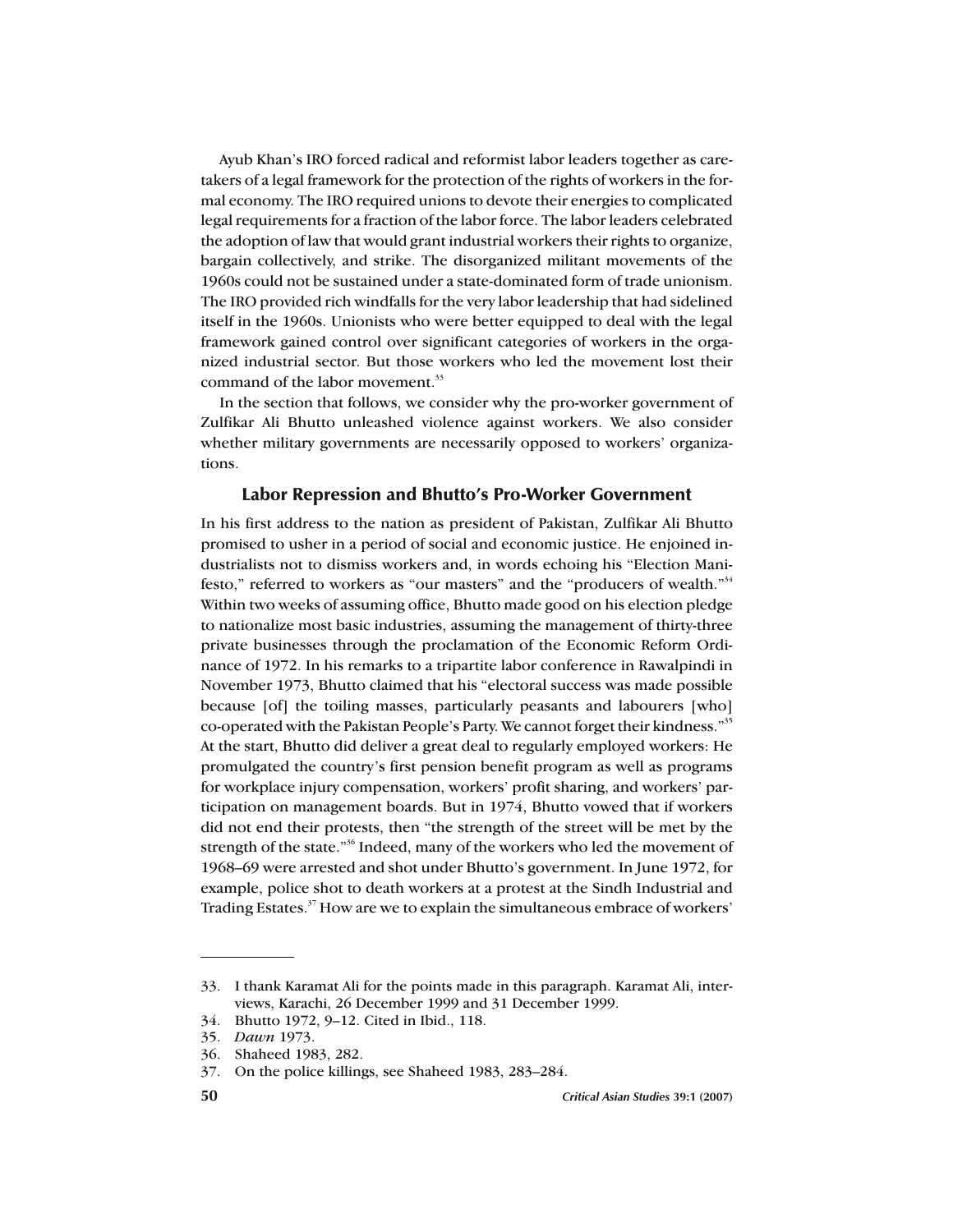

Pakistani dockworkers unloading metal waste from a freighter. "A government that is openly hostile to workers' rights is hostile to workers' organizations, and this can only undermine the foundations for working class consciousness." (Credit: ILO/Jacques Maillard, 1985)

right to political power and new heights of state violence, as alleged by workers and labor leaders of the day?

The leadership of the Pakistan Peoples' Party, including Bhutto himself, claimed that severe action against industrial workers was required because agents of unnamed foreign governments had allies in the trade union movement who were using industrial unrest to destabilize the country.<sup>38</sup> For their part, trade union leaders claim that Bhutto was never serious about undertaking pro-worker reforms and that he betrayed his feudal origins soon after taking power.<sup>39</sup> An explanation that accommodates both these perspectives returns our attention to the military and the bureaucracy. While Bhutto initially encouraged the growth of organized labor, as figures 1 through 3 suggest, the bureaucracy and police violently repressed it. A story related to me by Gul Rahman, president of the Pakistan Workers' Confederation, support this "treason of the bureaucrats" explanation. In 1973, Rahman met Bhutto, who promised then that he would ensure that workers at the Swat Textile Mill, who were not being paid, would get their back wages within one week. Bhutto conveyed the directive to the NWFP chief minister and to the minister of the interior, who claimed that they were unable to get the owners to pay the workers. "How long is a week!" Bhutto is said to have pleaded. Workers were only paid months later when the Azad Mazdoor Federation, the predecessor to the Muttahida Labour

<sup>38.</sup> The position on outside instigators was reaffirmed in an interview with Rahimdad Khan, provincial chief of the Pakistan Peoples Party, Peshawar, 11 August 2006.

<sup>39.</sup> See Shahid 1983, 280–87 and Ali 2005.

<sup>40.</sup> Interview with Gul Rahman, president, Pakistan Workers Confederation, Peshawar, 12 August 2006.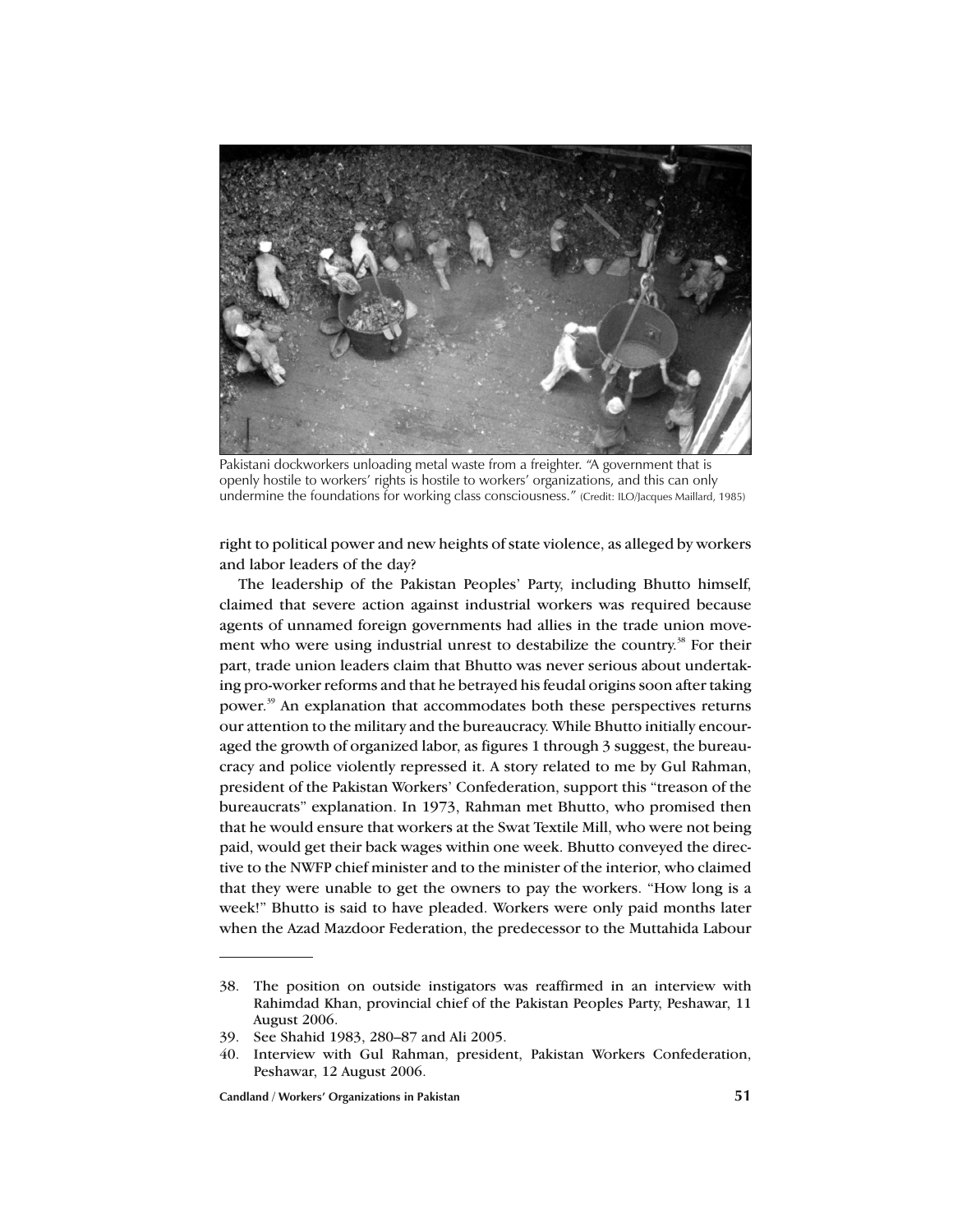Federation, surrounded the management and refused to release them (*gherao*) until they arranged for workers to be paid.<sup>40</sup> The incident suggests that it was not so much Bhutto who turned against Pakistan's workers, but the bureaucracy and the owners of industry who turned against Bhutto.

#### The Military and Workers' Organizations

Are military governments necessarily opposed to workers' organizations? After all, military personnel are often recruited from the working classes. And bounded solidarity — the kind of solidarity that keeps many unions together is high among comrades in arms. But militaries in highly unequal societies will regard strong workers' solidarity as threatening to command loyalty and organizational integrity. Unless specifically tasked to create a new order from existing inequalities, militaries typically prefer the existing state of affairs, including a highly unequal economy and the exclusion of civilians from decision-making. Militaries recognize, as Nicolo Machiavelli put it, that

there is nothing more difficult to carry out, nor more doubtful of success, nor more dangerous to handle, than to initiate a new order of things. For the reformer has enemies in all those who profit by the old order, and only lukewarm defenders in all those who would profit by the new order.<sup>41</sup>

Workers in Pakistan have been steadfast proponents of a "new order of things" — an order that would include an elected government and policies designed for greater economic justice. But Pakistani workers have been fervent in support of their rights: workers' demonstrations and sacrifices in 1968–69, for instance, secured from the military government a promise to restore civil and electoral rights. Workers then helped to elect a president who vowed to attack economic injustice and inequality.

Militaries and military governments are not necessarily opposed to working class organizations. But militaries and military governments that are allied with the United States have been uniformly hostile to workers' movements and organizations. Pakistan's military governments have differed, although they all share a hostility toward workers organizations: Field Marshal Ayub Khan was a secular modernizer who controlled electoral politics, but he permitted a strong civil society; Zia ul Haq was a radical Islamist who poisoned the environment for civil society associations. What these military governments had in common was their alliance with the United States and the suppression of working class organizations. A thorough engagement of the question of why militaries tend to be anti–working class would have to consider more than one country or region. There is not opportunity here to consider even the essential scholarship on military governments. But Ellen Kay Trimberger gives us some immediate assistance. In the four cases of "revolutions from above" (defined as military-bureaucratic pro-working class coups d'etat) that she discusses — Meiji's in Japan in

<sup>41.</sup> Machiavelli 1903, 49–50.

<sup>42.</sup> Trimberger 1979. I thank Lois Wasserspring for discussions about military governments and workers' organizations in Latin America.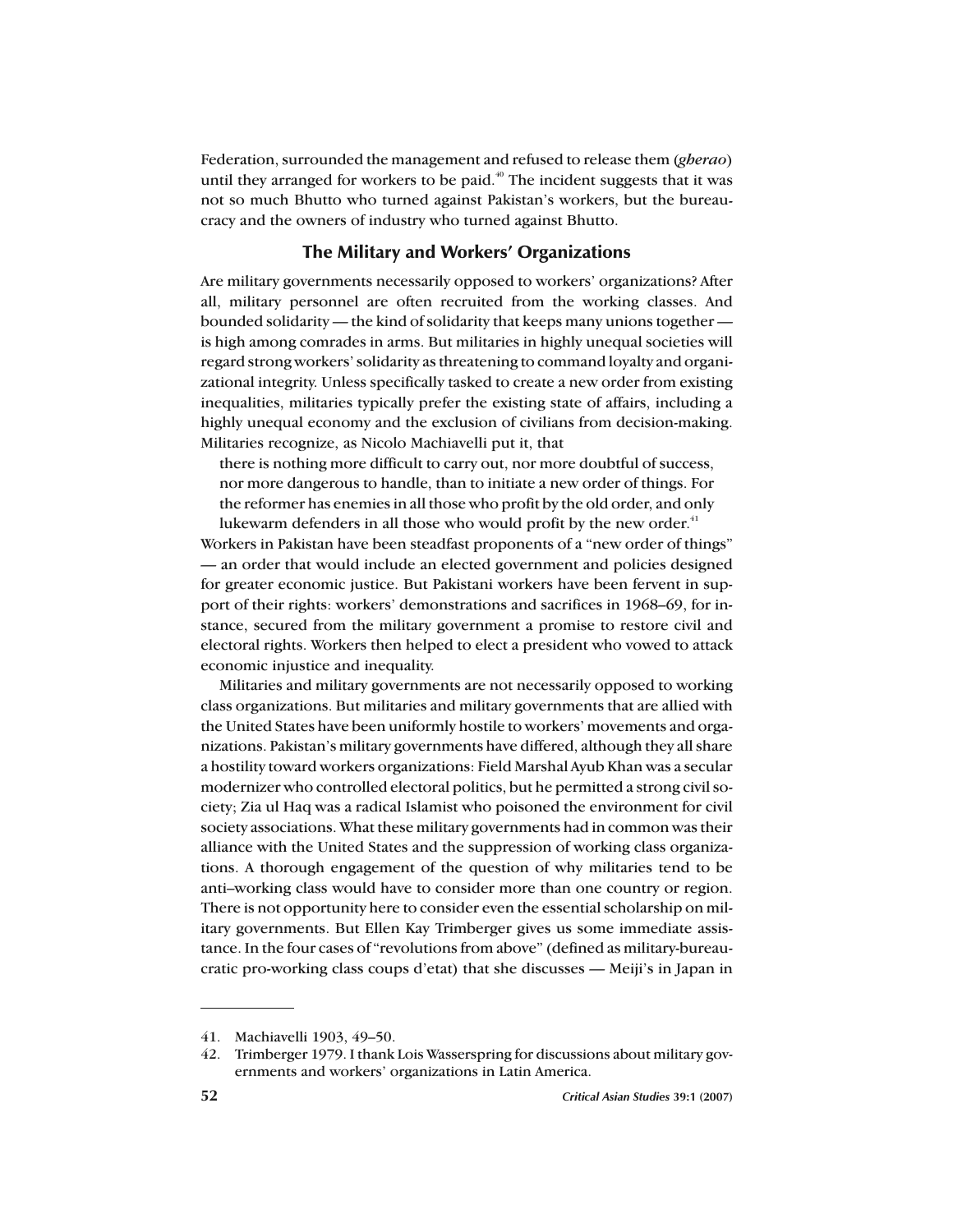1868, Ataturk's in Turkey in 1919, Nasser's in Egypt in 1952, and Velasco's in Peru in 1968 — the military took control in reaction to European or U.S. military intervention.<sup>42</sup> Scholarship on the military in Pakistan provides additional insights, including new perspectives on U.S. military training and the diffusion of military-technocratic roles.<sup>43</sup> This scholarship brings our attention back to the conflict between command loyalty and solidarity. Workers' solidarity might permit dissent; command loyalty does not.

Periods of civilian rule in Pakistan are not necessarily less violent toward workers than periods of military rule because the institutions of government do not rematerialize with a change of regimes (i.e., systems for selecting the senior managers of the state). That Bhutto rose to power through an electoral contest rather than military seniority did not automatically transform the institutions (i.e., the patterns of thought and behavior) of the state. As gauged by industrial disputes, one finds no discernable difference in labor militancy across regime type in Pakistan. (See figure 3.) High levels of industrial unrest stretched across two military governments — of very different stripes — and one civilian government. The industrial unrest in the wake of the December 1998 IMF-sponsored structural adjustment program also spread across military "caretaker" governments and elected civilian governments. If there is a correlation between regime type and industrial labor militancy, it is seen in Zia ul Haq's and Zulfikar Ali Bhutto's' regimes. Each managed to reduce union membership and prohibit industrial disputes. The period of "industrial quiescence" that followed the adoption of the IMF program at the end of 1998 suggests that state institutions are now capable of keeping labor a "passive pedestal" for the ruling classes.<sup>44</sup> To be clear, it is not that the Pakistani ruling classes are more anti-worker or more avaricious than, say, Indian or Bangladeshi ruling classes. It is rather that the Pakistani state prefers that workers be politically disempowered.

The creation of Pakistan was not itself an obstacle to working class identity or to working class organization. Pakistan's ruling classes — the elite of the bureaucracy and the military — have erected most of the major obstacles to workers' organization. The military has thwarted the articulation of workers' interest at local levels in ways that might allow some transference to a national level (i.e., from the workplace to the national assembly); written and promulgated the major repressive labor laws in Pakistan; undermined democratic social institutions and interfered with political parties; banned parties and specific candidates, killed others, and rigged votes; set upon farmers' groups, who, by law, are prohibited from organizing; and murdered human and women's rights activists. The severity of the obstacles, in comparison to India, is clear. While the Indian military has never played a leading role in political decision-making, the military in Pakistan has often organized political actions and has played a decisive role in

**Candland / Workers' Organizations in Pakistan 53**

<sup>43.</sup> Cohen 1984.

<sup>44.</sup> Marx 1852.

<sup>45.</sup> Gardezi 1998 discusses the origins of the weakness of social sciences in Pakistan. Also see Zaidi 2002.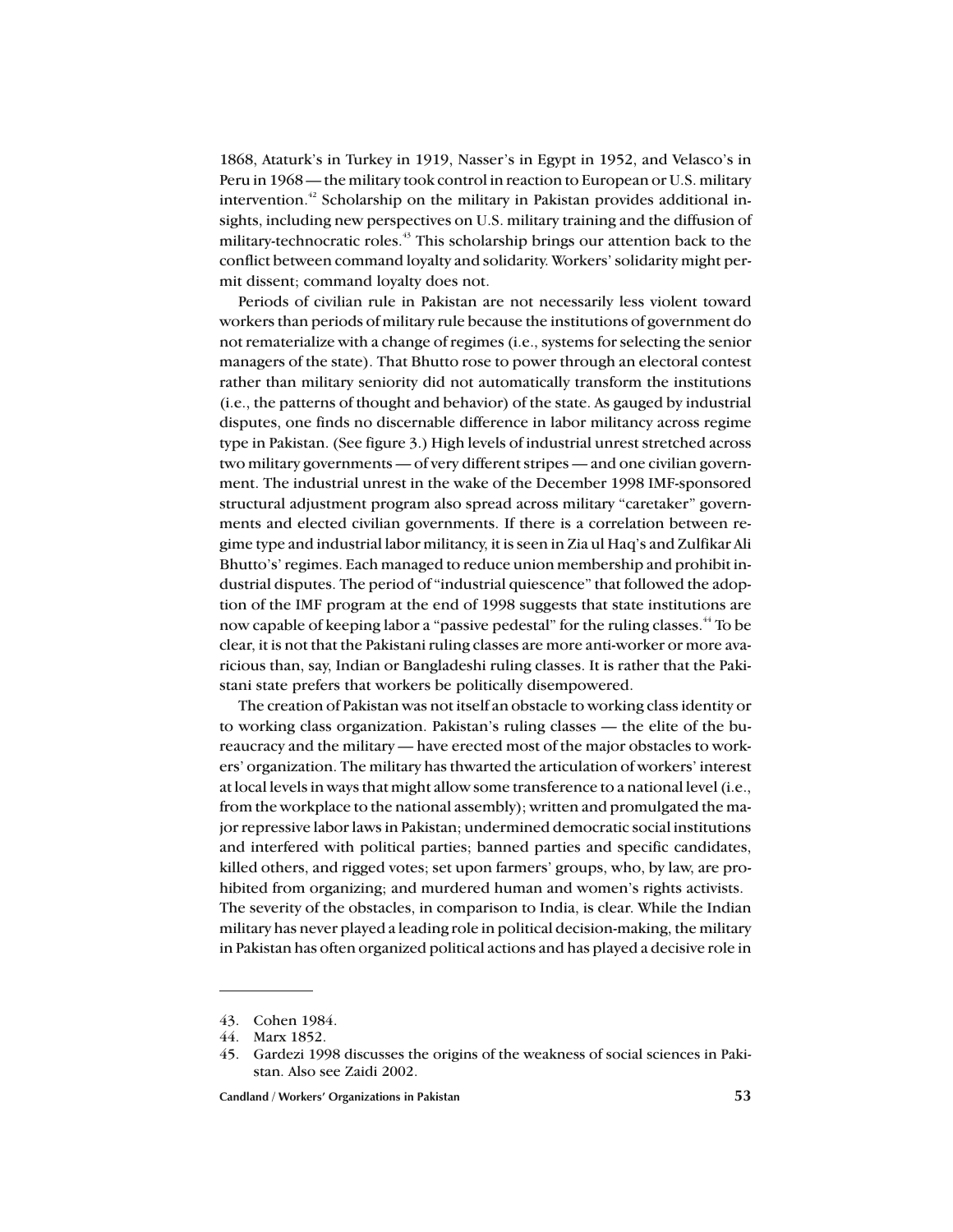most political decisions, even during those few periods when elected, civilian governments were in the legislature.

#### Conclusion

A complete exploration of the inability of working class solidarity to achieve political influence in Pakistan would require consideration of the history of left political parties in Pakistan and their fatal encounters with military governments. The exploration would have to consider how colonial-styled government education policy led to the suffocation of critical social sciences;<sup>45</sup> and it would have to examine as well the agenda of "elite classes" in Pakistan, including the upper echelons of the military, the bureaucracy, and industry, as well as the construction and penetration into Pakistani society of the "ideology of Pakistan" — the conviction that Muslims living in Muslim-majority areas of British India constitute "a nation" to be represented by an "Islamic state." The various forces undermining opportunities for workers' solidarity in Pakistan — the displacements due to Partition, colonial institutions of government, new anticommunist alliances, and neoclassical economic ideologies — might appear to be an assortment of independent variables. But, as I have argued, they all proceed from a single source: a centralizing and repressive ruling class preoccupied with "national security" — in practice, its own preservation.

Explaining why something did *not* happen — why workers have failed to achieve the kind of political influence that they have been able to achieve in other South Asian countries — is likely to be less convincing than explaining why something *did* happen. Fortunately for our analysis we have an episode from 1972 until 1974 — when the unusual happened. A proponent of the rights of the working classes became prime minister. In 1971, when the morale of the Pakistani military was so low (as a result of its failure to keep Pakistan united), it withdrew in disgrace from politics. Bhutto was then made the chief martial law administrator. This was the only time in all Pakistan's history that the military was not in official or de facto control of the state.<sup>46</sup> This was also the one time when workers' organizations grew in numbers and in confidence, and won significant government concessions, including more secure employment, better wages, sharing of profits, pensions, injury and death compensation, and participation in management decisions.

Economic development strategies, state ideologies, and ruling classes in Pakistan have been openly hostile to workers and their rights. A government that is openly hostile to workers' rights is hostile to workers' organizations, and this can only undermine the foundations for working class consciousness. These

<sup>46.</sup> Estimates of the periods over which the military controlled the government in Pakistan vary. Mohammad Waseem figures that the military controlled the government except for seven years, from 1973 to 1977 and from 1997 to 1999. See Waseem 2002 on elected governments' subordinate role to the military through Pakistan's history.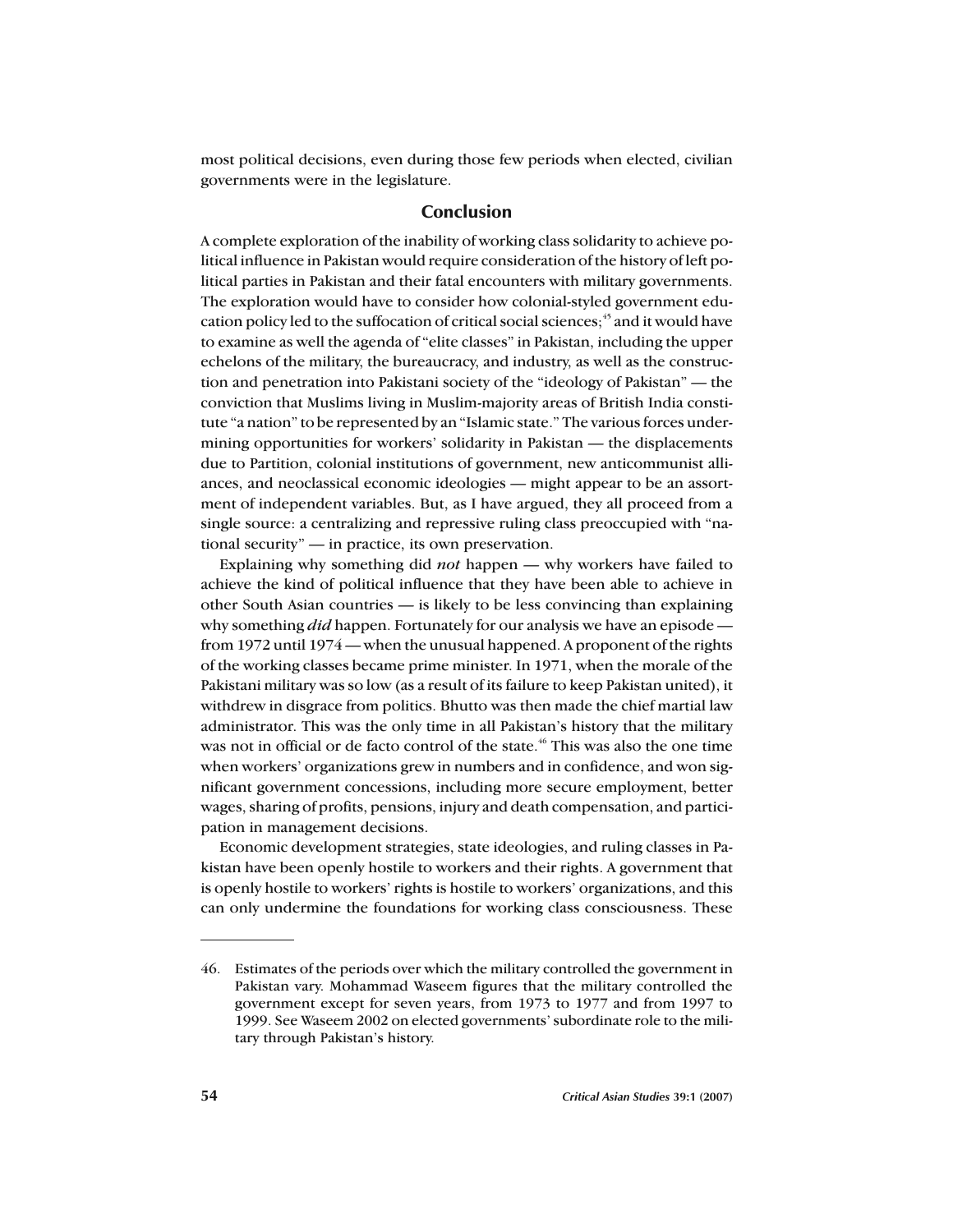observations may seem simplistic, but they direct our analysis to the core obstacle to working class organizations: government. Pakistani governments, as we have shown, have undermined working class organizations.

Another lesson proceeds directly from the first. Class analysis requires a global perspective. Workers' organizations in Pakistan cannot be analyzed as if they operate within a single economy or polity. Workers' organizations would be stronger if Pakistan were not a front-line state in Washington's battle against its "enemies" in the region. The ruling classes could have tolerated a more social welfare-oriented policy, had U.S. foreign policy not been deeply suspicious of left labor organizers and strengthened undemocratic forces to undermine workers' solidarity.

The accomplishments of Pakistan's Movement for the Restoration of Democracy (1980–1988) and the Alliance for the Restoration of Democracy (1999– present) were largely due to working class backing. Despite repression, unions have been, since the founding of Pakistan, the major social force for democracy and for civilian rule. There is no reason to think that industrial workers and their unions will not continue to be the leading force for the restoration of democracy and civilian rule. Regrettably we also have no cause to think that the military will not continue to regard workers' movements and workers' organizations as threatening to "national security" (i.e., the military's security) and to restrict and repress workers' organizations.

ACKNOWLEDGMENTS: This essay began as comments for the Pakistan Labour History Conference, 26–28 December 1999, held in Karachi. The essay owes a great deal to Karamat Ali, director of the Pakistan Institute of Labour Education and Research (Karachi), for many conversations over several years. I thank Ron Herring for detailed comments on earlier drafts. I would like to dedicate this essay to Omar Asghar Khan (1953–2002) and S. P. Lodhi (1925–2006).

#### References

- Addleton, John. 1992. *Undermining the centre: The Gulf migration and Pakistan*. Karachi: Oxford University Press.
- Akhtar, Humaira. 1992. Female factory workers' survey report. Mimeographed paper.
- Alavi, Hamza. 1973. The state in postcolonial societies: Pakistan and Bangladesh. In Kathleen Gough and Hari Sharma, eds. *Imperialism and revolution in South Asia*. New York: Monthly Review Press. 145–73.
- ———. 1983. Class and state. In Hassan Gardezi and Jamal Rashid, eds. *Pakistan: The roots of dictatorship*. London: Zed Books. 40–93.
- ———. 1989. Formation of the social structure of South Asian under the impact of colonial rule. In Hamza Alavi and John Harriss, eds. *Sociology of developing societies*. London: Macmillan.
- Ali, Kamran Asdar. 2005. The strength of the street meets the strength of the state: The 1972 labor struggle in Karachi. *International Journal of Middle Eastern Studies* 37 (1): 83–107.

**Candland / Workers' Organizations in Pakistan 55**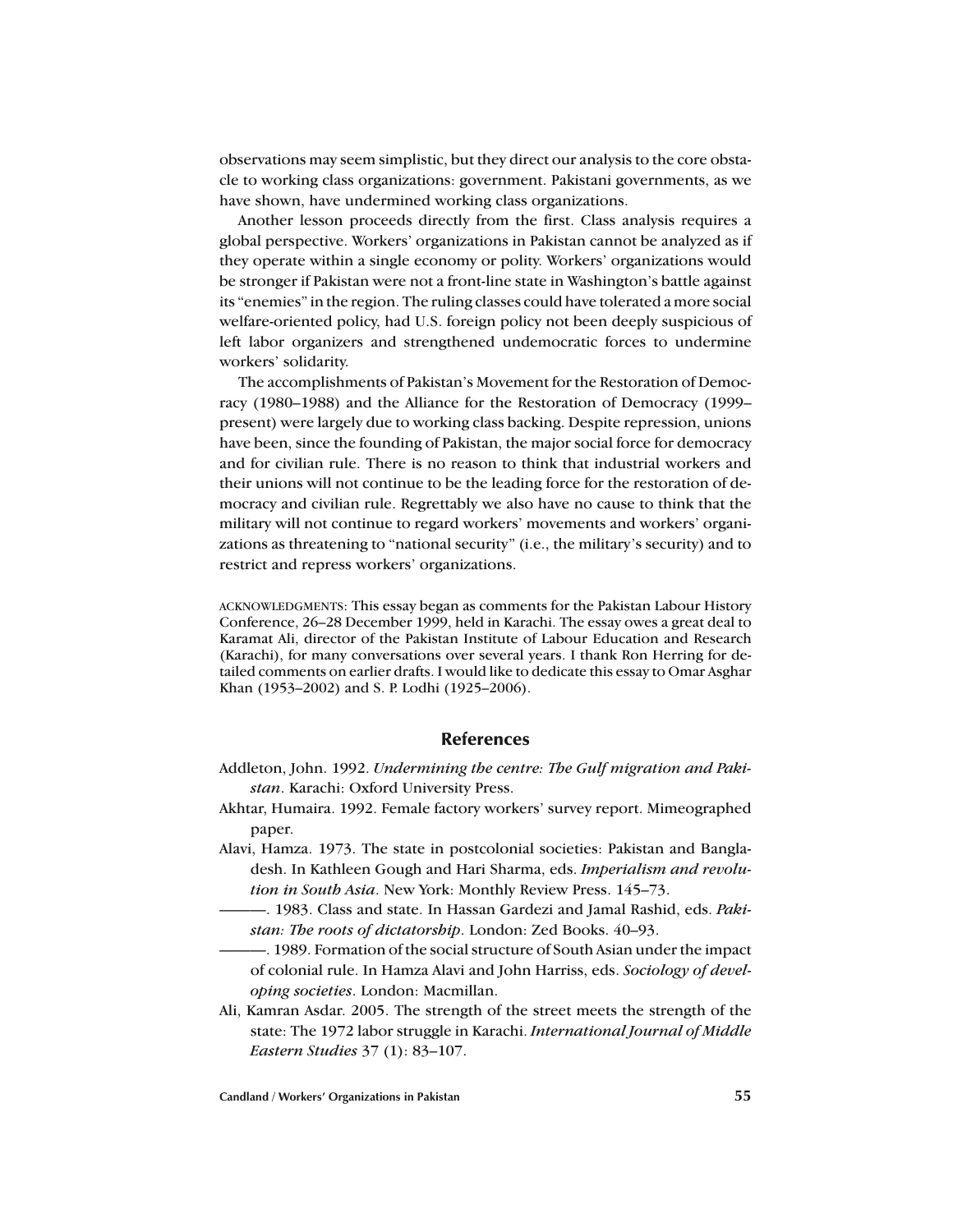- Ali, Karamat. 1983. *The State, industrialization, and class formation in a multi-national state*. Unpublished MA thesis (Institute of Social Studies, The Hague).
- Ali, Tariq. 2003. The colour khaki. *New Left Review* 19. January-February.
- Bhutto, Zulfikar Ali. 1972. *Speeches and statements: December 20, 1971– March 31, 1972.* Karachi: Government of Pakistan, Dept. of Films and Publications.

———. 1973. Bhutto's speech at labour moot: Text. *Dawn.* 22 November.

- Candland, Christopher. 2001. The cost of incorporation: Labor institutions, industrial restructuring, and new trade union strategies in India and Pakistan. In Christopher Candland and Rudra Sil, eds. *Labor politics in a global age: Continuity and change in the industrial relations of late-industrializing and post-socialist economies*. Oxford: Oxford University Press.
	- ———. 2002. The political element in economic reform: Labor institutions and privatization patterns in South Asia. In Linda Cook and Marsha Pripstein Posusney, eds. *Labor and privatization: Responses and consequences in global perspective*. Brookfield: Edward Elgar.
	- ———. 2007. *Organized labor, democracy, and development in India and Pakistan.* Abingdon: Routledge.
- Cohen, Stephen. 1984. *The Pakistan army*. Berkeley and Los Angeles: University of California.
- Dawn 1973. Bhutto's speech at labour moot: Text. *Dawn*. 22 November.
- Gardezi, Hassan. 1973. Neocolonial alliances and the crisis of Pakistan. In Kathleen Gough and Hari Sharma, eds. *Imperialism and revolution in South Asia*. New York: Monthly Review Press.
	- ———. 1998. Sociology: Inception of a social science in Pakistan. In Hassan Gardezi, *A reexamination of the socio-political history of Pakistan: Reproduction of class relations and ideology*. Lewiston, Me.: Edwin Mellen.
- Government of India. 2001. National Sample Survey Organization, 2001. *Employment and unemployment survey*.
- Government of Pakistan. 1951. Vol. 1. *Census of Pakistan, 1951.* Karachi: Manager of Publications.

———. 2006. Federal Bureau of Statistics. *Labour force survey*. Available online at http://www.statpak.gov.pk/depts/fbs/publications/lfs0506\_q3/lfs0506  $q3.html$ .

- ul Haq, Mahbub. 1963. *The strategy of economic planning*. New York: Oxford University Press.
- Hashmi, Taj-ul Islam. 1992. *Pakistan as a peasant utopia: The communalization of class politics in East Bengal, 1920–1947*. Boulder: Westview Press.
- Herring, Ronald. 1979. Zulfikar Ali Bhutto and the "eradication of feudalism" in Pakistan. *Comparative Studies in Society and History* 21 (4): 519–57. (October).

———. 1983. *Land to the tiller: The political economy of agrarian reform in South Asia*. New Haven: Yale University Press.